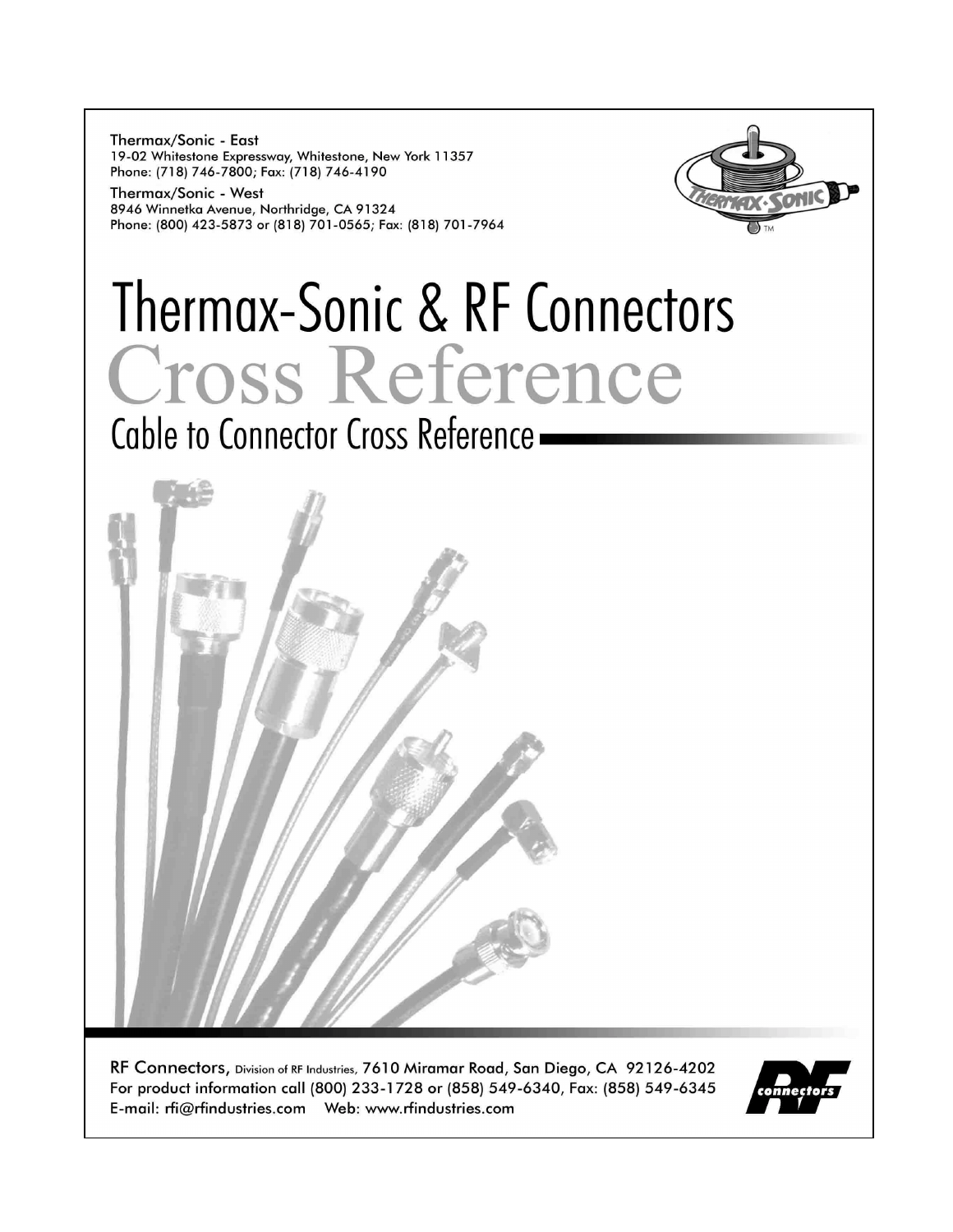# **HOW TO USE THIS MANUAL**

This manual is organized first by *Thermax/Sonic* Cable groups and then by the types of RFI connectors available for each group. The connector lists are divided into subgroups by interface type.

Each connector listing contains the RFI part number, the description and the materials used for each connector. The materials listings consist of the body, shell, pin/contact, and dielectric.

The Cable Number Locator below is supplied for easy cross-referencing by cable part number to page number.

#### *Example:*

*You need to know if RFI has an N Male Clamp Solder Plug for Thermax/Sonic* RG-59 B/U*.* 

*Refer to the table below for Thermax/Sonic* RG-59 B/U*. Go to page 10. Under the heading for Thermax/Sonic M17/029-RG59, RG-59 B/U, RG-62 A/U you will find RFN-1904-1N and RFN-1904- 1S.* 

From the description and the materials information you are able to determine if one of these connectors works for your application. The legend on page two explains the material codes used in this manual.

**Part numbers with an**  $(*)$  **are special order only.** If you have special requirements, please contact RF Industries' sales department for assistance.

| Cable #           | Page<br># | Cable #           | Page<br># | Cable #          | Page<br># | Cable #         | Page |
|-------------------|-----------|-------------------|-----------|------------------|-----------|-----------------|------|
|                   |           |                   |           |                  |           |                 | Ħ    |
| 50-738CSPA        | 2         | <b>RG-179 A/U</b> | 12        | <b>RG-62 A/U</b> | 10        | <b>RGU-400</b>  | 8    |
| M17/028-RG58      | 6         | <b>RG-180 B/U</b> | 12        | <b>RGS-142</b>   | 8         | <b>RGU-404</b>  | 2    |
| M17/029-RG59      | 10        | <b>RG-187A/U</b>  | 12        | <b>RGS-178</b>   | 2         | S50-7/0067CSPA  | 3    |
| M17/075-RG214     | 11        | <b>RG-188 A/U</b> | 3         | RGS-316          | 3         | S50-7/0067CSSXE | 4    |
| M17/084-RG223     | 8         | <b>RG-196 A/U</b> | 2         | <b>RGS-400</b>   | 8         | U75-738CSPA     | 12   |
| M17/119-RG174     | 3         | RG-214 /U         | 11        | <b>RGU-142</b>   | 8         | U95-738BCCBPA   | 12   |
| M17/163-00001     | 11        | RG-302            | 11        | <b>RGU-178</b>   | 2         | U95-738CSPA     | 12   |
| M17/164-00001     | 11        | RG-316 /U         | 3         | <b>RGU-179</b>   | 12        |                 |      |
| <b>RG-174 A/U</b> | 3         | <b>RG-58 C/U</b>  | 6         | <b>RGU-180</b>   | 12        |                 |      |
| <b>RG-178 B/U</b> | 2         | <b>RG-59 B/U</b>  | 10        | RGU-316          | 3         |                 |      |

#### **Cable Number Locator**

*The information found in this guide was compiled using specifications that were current at the time of compilation. Please note that manufacturer's specifications are subject to change without notice. We therefore suggest that after using this guide to make your initial connector selections, you should obtain the latest product specifications from this cable manufacturer and RF Industries.*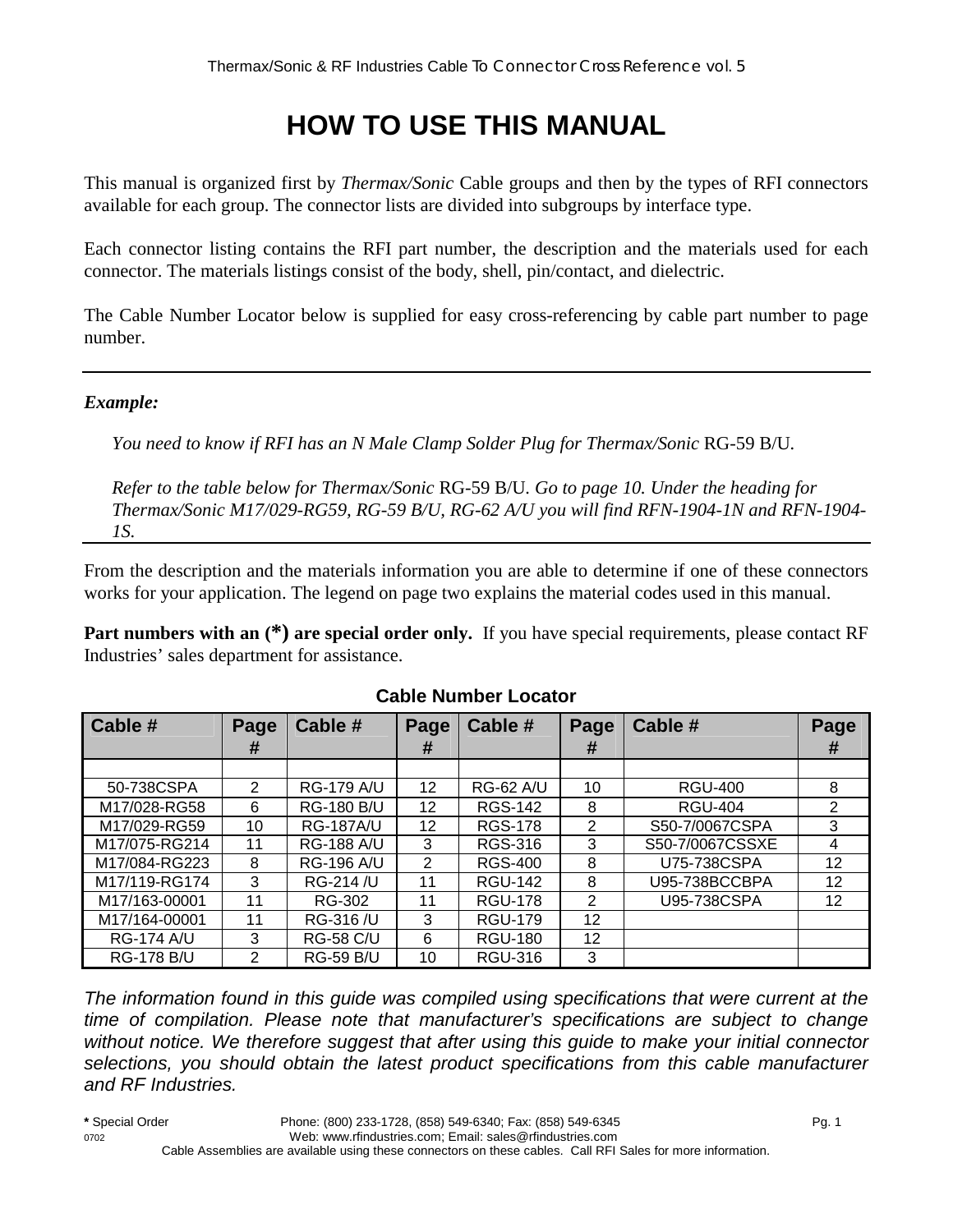# **THERMAX/SONIC & RF INDUSTRIES CABLE TO CONNECTOR CROSS REFERENCE**

| Legend                      |                             |                    |                                    |  |  |  |  |
|-----------------------------|-----------------------------|--------------------|------------------------------------|--|--|--|--|
| <b>BODY PLATING</b>         | <b>SHELL PLATING</b>        | <b>PIN/CONTACT</b> | <b>DIELECTRIC</b>                  |  |  |  |  |
| C - Chrome                  | C - Black Chrome            | $G -$ Gold         | <b>B</b> - Bakelite, Dap, Phenolic |  |  |  |  |
| $G -$ Gold                  | $G - Gold$                  | $N - Nickel$       | D - Delrin, Polypropylene          |  |  |  |  |
| $N - Nickel$                | N - Nickel                  | $S - Silver$       | T-PTFE                             |  |  |  |  |
| $S - Silver$                | S - Silver                  |                    |                                    |  |  |  |  |
| <b>SS - Stainless Steel</b> | <b>SS - Stainless Steel</b> |                    |                                    |  |  |  |  |

# **Thermax/Sonic 50-738CSPA, RG-178 B/U, RG-196 A/U, RGS-178, RGU-178, RGU-404**

| <b>PART NUMBER</b> | <b>DESCRIPTION</b>                                           | <b>BODY</b>   | <b>SHELL</b>   | P/C         | <b>DIE</b>              |
|--------------------|--------------------------------------------------------------|---------------|----------------|-------------|-------------------------|
|                    | <b>BNC</b>                                                   |               |                |             |                         |
| RFB-1110-1A*       | <b>BNC Male Right Angle Crimp Plug</b>                       | N             | N              | G           | Τ                       |
| <b>RFB-1117-A</b>  | <b>BNC Female Crimp Bulkhead Jack</b>                        | N             | ---            | G           | T                       |
|                    | MМ                                                           |               |                |             |                         |
| <b>RFM-2100</b>    | MM Male Crimp Plug                                           | ${\mathsf S}$ | ---            | $\mathsf S$ | $\top$                  |
|                    | <b>TNC</b>                                                   |               |                |             |                         |
| RFT-1218-A*        | TNC Male Right Angle Crimp Plug                              | N             | N              | G           | T                       |
|                    | <b>MC Card</b>                                               |               |                |             |                         |
| RMC-6010-A*        | MC Card Right Angle Crimp Plug                               | $\mathsf{N}$  | ---            | G           | $\top$                  |
|                    | <b>MCX</b>                                                   |               |                |             |                         |
| RMX-8000-A*        | <b>MCX Male Crimp Plug</b>                                   | $\mathsf{N}$  | ---            | G           | T                       |
| RMX-8010-A*        | MCX Male Right Angle Crimp Plug                              | N             | ---            | G           | $\mathsf T$             |
| RMX-8010-1A*       | MCX Male Right Angle Crimp Plug                              | G             | ---            | G           | $\overline{\mathsf{T}}$ |
|                    | <b>MMCX</b>                                                  |               |                |             |                         |
| RMX-9000-1A        | <b>MMCX Crimp Plug</b>                                       | G             | ---            | G           | T                       |
| RMX-9010-A*        | <b>MMCX Right Angle Crimp Plug</b>                           | N             | ---            | G           | $\mathsf T$             |
| RMX-9010-1A        | <b>MMCX Right Angle Crimp Plug</b>                           | G             | ---            | G           | $\overline{\mathsf{T}}$ |
|                    | <b>Reverse Polarity</b>                                      |               |                |             |                         |
| RP-1212-A*         | TNC Reverse Polarity Bulkhead Crimp Jack (Male Contact)      | $\mathsf{N}$  | ---            | G           | T                       |
| RSA-3252-A-4       | SMA Reverse Polarity Bulkhead Crimp Jack (Male Contact)      | N             | ---            | G           | T                       |
| RSA-3252-A-05*     | SMA Reverse Polarity Bulkhead Crimp Jack (Male Contact)      | SS            | ---            | G           | T                       |
| RSA-3260-A-04*     | SMA Reverse Polarity 2-Hole Flange Crimp Jack (Male Contact) | ${\sf N}$     | ---            | G           | $\sf T$                 |
| RSA-3260-A-05*     | SMA Reverse Polarity 2-Hole Flange Crimp Jack (Male Contact) | SS            | ---            | G           | $\mathsf{T}$            |
|                    | <b>SMA</b>                                                   |               |                |             |                         |
| <b>RSA-3000-A</b>  | SMA Male Crimp Plug                                          | N             | N              | G           | Τ                       |
| RSA-3010-A*        | SMA Male Right Angle Crimp Plug                              | N             | N              | G           | $\mathsf T$             |
| <b>RSA-3252-A</b>  | SMA Female Rear Mount Bulkhead Jack                          | N             | $---$          | G           | $\mathsf T$             |
|                    | <b>SMB</b>                                                   |               |                |             |                         |
| <b>RSB-4000-A*</b> | SMB Male Crimp Plug                                          | $\mathsf{N}$  | $\overline{a}$ | G           | $\top$                  |
|                    | <b>Reverse Thread</b>                                        |               |                |             |                         |
| RT-3000-A*         | SMA Reverse Thread Crimp Plug                                | N             | $\mathsf{N}$   | G           | T                       |

**\*** Special Order Phone: (800) 233-1728, (858) 549-6340; Fax: (858) 549-6345 Pg. 2

0702 Web: www.rfindustries.com; Email: sales@rfindustries.com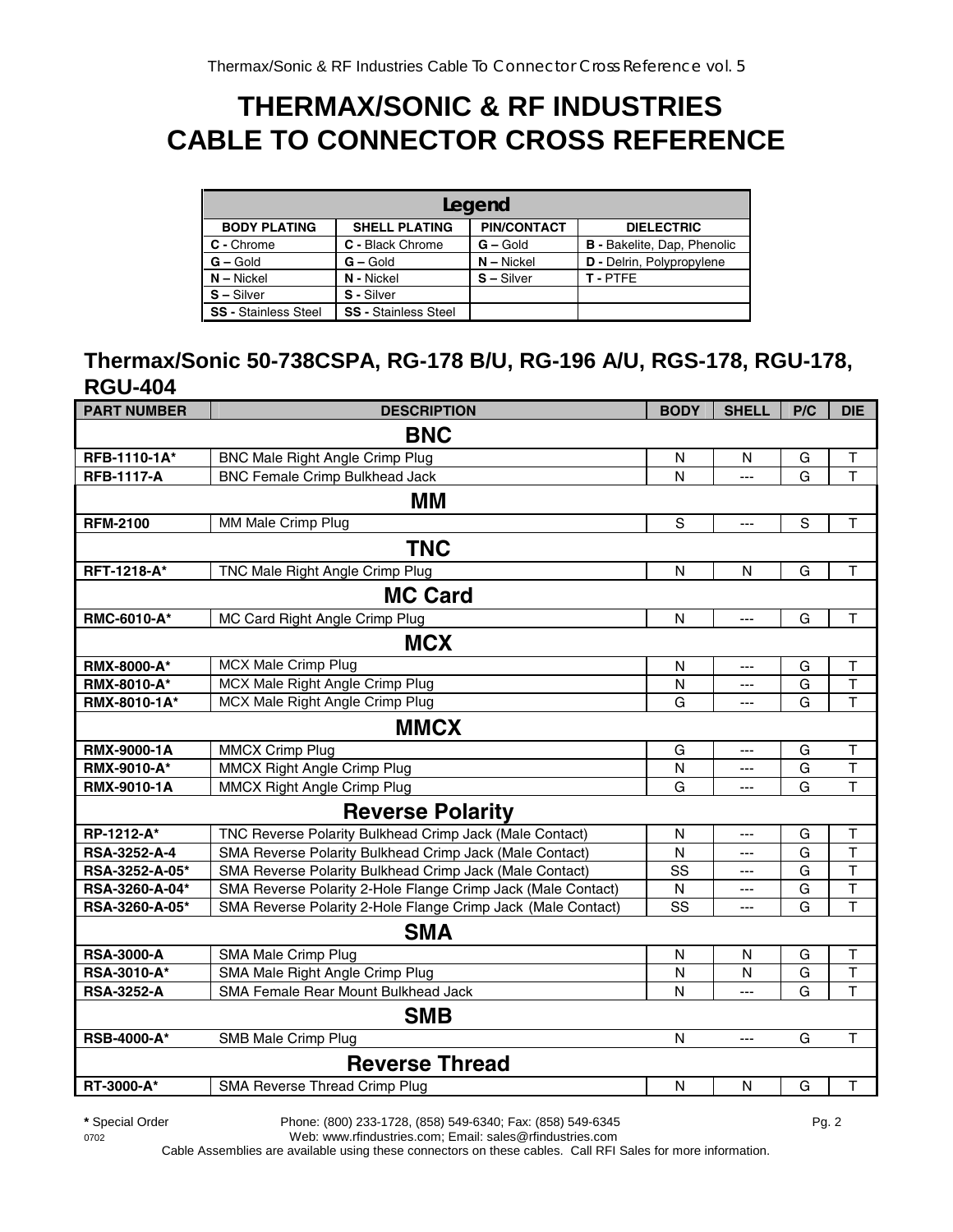# **Thermax/Sonic M17/119-RG174, RG-174 A/U, RG-188 A/U, RG-316 /U, RGS-316, RGU-316, S50-7/0067CSPA**

| ,<br><b>PART NUMBER</b> | <b>DESCRIPTION</b>                                                | <b>BODY</b> | <b>SHELL</b>   | P/C         | <b>DIE</b>              |
|-------------------------|-------------------------------------------------------------------|-------------|----------------|-------------|-------------------------|
|                         | 1.0/2.3                                                           |             |                |             |                         |
| RF123-7000-B            | 1.0/2.3 Series Male Snap-On Crimp Plug                            | N           | ---            | G           | $\top$                  |
| RF123-7001-B            | 1.0/2.3 Series Male Slide-On Crimp Plug                           | N           | ---            | G           | T                       |
| RF123-7002-B            | 1.0/2.3 Series Male Screw-On Crimp Plug                           | N           | ---            | G           | $\overline{\mathsf{T}}$ |
| RF123-7050-1B           | 1.0/2.3 Series Female Slide-On Crimp Jack                         | G           | ---            | G           | $\overline{\mathsf{T}}$ |
| RF123-7052-1B           | 1.0/2.3 Series Female Crimp Bulkhead Jack                         | G           | ---            | G           | $\overline{1}$          |
|                         | <b>BNC</b>                                                        |             |                |             |                         |
| <b>RFB-1100-B</b>       | <b>BNC Male Clamp Solder Plug</b>                                 | N           | N              | G           | T                       |
| RFB-1106-5              | BNC Male Crimp Plug (Large Ferrule)                               | N           | N              | G           | $\overline{\mathsf{T}}$ |
| RFB-1106-6              | <b>BNC Male Crimp Plug (Small Ferrule)</b>                        | N           | N              | G           | $\top$                  |
| <b>RFB-1110-B</b>       | BNC Male R/A Crimp Plug                                           | N           | N              | G           | $\overline{\mathsf{T}}$ |
| RFB-1116-B-03           | BNC Female Crimp Front-Mount Bulkhead Jack                        | N           | ---            | G           | $\mathsf{T}$            |
| <b>RFB-1117-BT</b>      | <b>BNC Female Crimp Rear-Mount Bulkhead, Panel Thickness .200</b> | N           | ---            | G           | $\top$                  |
| RFB-1117-BT-03          | BNC Female Crimp Rear-Mount Bulkhead, Panel Thickness .140        | N           | ---            | G           | $\top$                  |
| <b>RFB-1123-B</b>       | <b>BNC Female Crimp Socket Jack</b>                               | N           | ---            | G           | T                       |
|                         | <b>FME</b>                                                        |             |                |             |                         |
| <b>RFE-6000-B</b>       | FME Male Crimp Plug                                               | N           | N              | G           | $\mathsf T$             |
|                         | МM                                                                |             |                |             |                         |
| RFM-2100-1              | MM Male Crimp Plug                                                | S           | $\overline{a}$ | $\mathbf S$ | $\mathsf T$             |
|                         | N                                                                 |             |                |             |                         |
| RFN-1005-B-03           | N Male Crimp Plug                                                 | N           | $\mathsf{N}$   | G           | $\mathsf T$             |
| RFN-1009-B-03*          | N Male Right Angle Crimp Plug, Square Body                        | N           | N              | G           | $\mathsf{T}$            |
| RFN-1022-18             | N Female Crimp Bulkhead Rear-Mount Jack                           | N           | ---            | G           | $\mathsf T$             |
| <b>RFN-1022-8</b>       | N Female Crimp Bulkhead Rear-Mount Jack w/ O-Ring                 | N           | ---            | G           | $\overline{\mathsf{T}}$ |
| <b>RFN-1027-B</b>       | N Female Crimp Jack                                               | S           | ---            | G           | $\mathsf{T}$            |
|                         | <b>Modified Shell TNC</b>                                         |             |                |             |                         |
| <b>RFS-2002</b>         | Modified TNC Male Clamp Plug w/ Extended Threads                  | N           | ---            | G           | D                       |
|                         | <b>TNC</b>                                                        |             |                |             |                         |
| RFT-1201-1B*            | <b>TNC Male Clamp Plug</b>                                        | N           | N              | G           | $\top$                  |
| RFT-1202-3              | <b>TNC Male Crimp Plug</b>                                        | N           | N              | G           | D                       |
| <b>RFT-1212-B</b>       | TNC Female Crimp Rear-Mount Bulkhead                              | N           | ---            | G           | D                       |
|                         | <b>Mini-UHF</b>                                                   |             |                |             |                         |
| <b>RFU-600-3</b>        | Mini-UHF Male Crimp Plug                                          | N           | N              | G           | Τ                       |
| RFU-600-10B*            | Mini-UHF Male Right Angle Crimp Plug                              | N           | N              | G           | T                       |
| <b>RFU-601-3</b>        | Mini-UHF Female Crimp Jack                                        | N           | ---            | G           | $\top$                  |
| RFU-617-01              | Mini-UHF Female Crimp Rear-Mount Bulkhead with Hardware           | N           | ---            | G           | D                       |
| <b>RFU-617-B</b>        | Mini-UHF Female Crimp Rear-Mount Bulkhead                         | N           | ---            | G           | D                       |
|                         | <b>MC Card</b>                                                    |             |                |             |                         |
| <b>RMC-6000-B*</b>      | MC Card Straight Crimp Plug                                       | N           |                | G           | Τ                       |
| <b>RMC-6010-B</b>       | MC Card Right Angle Crimp Plug                                    | N           | ---            | G           | $\mathsf{T}$            |
|                         | <b>MCX</b>                                                        |             |                |             |                         |
| <b>RMX-8000-B</b>       | MCX Male Crimp Plug                                               | ${\sf N}$   | ---            | G           | Т                       |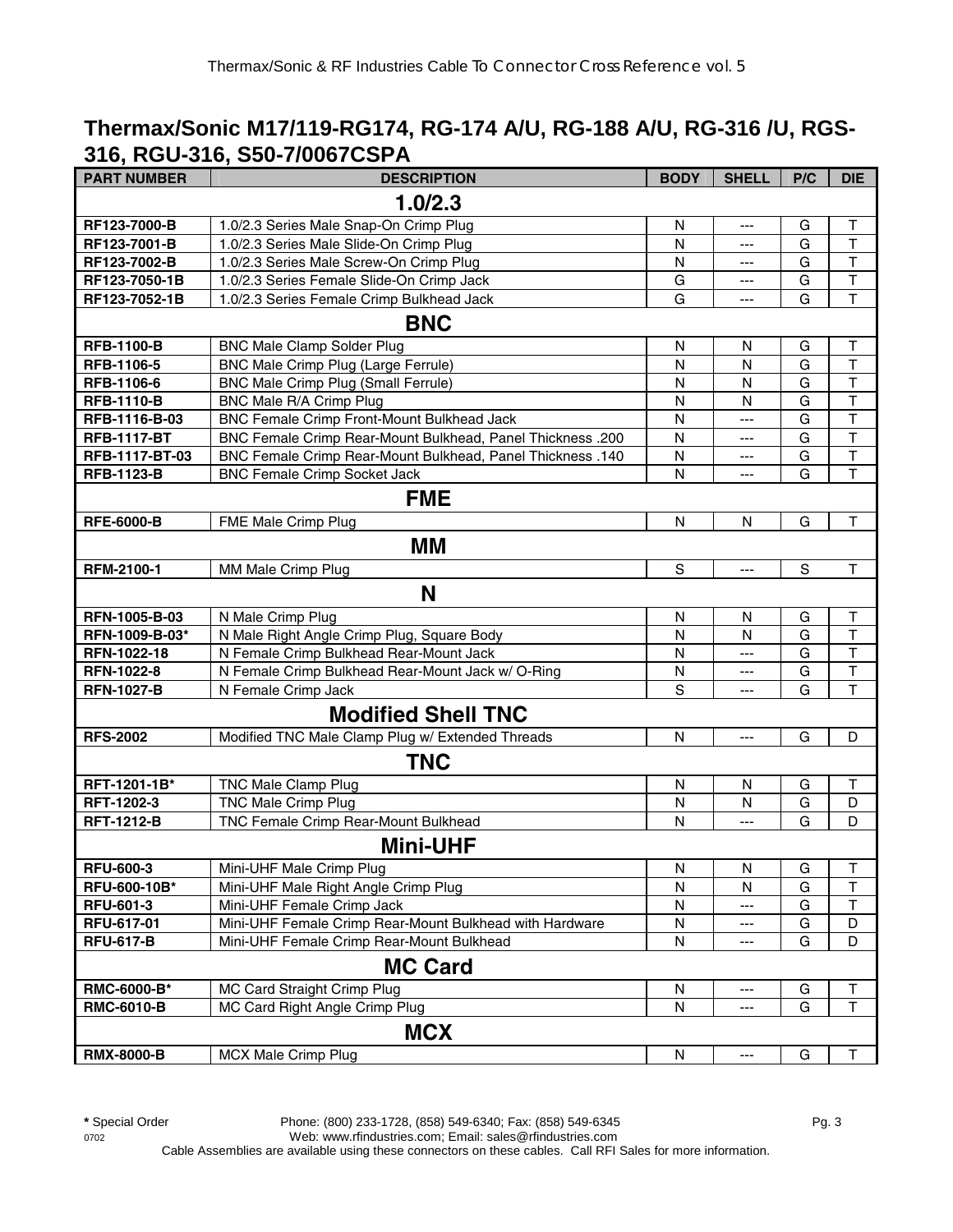| <b>RMX-8000-1B</b>   | MCX Male Crimp Plug                                           | G            | ---          | G   | $\top$                  |  |  |  |
|----------------------|---------------------------------------------------------------|--------------|--------------|-----|-------------------------|--|--|--|
| <b>RMX-8010-B</b>    | MCX Male Right Angle Crimp Plug                               | N            | ---          | G   | Т                       |  |  |  |
| <b>RMX-8010-1B</b>   | MCX Male Right Angle Crimp Plug                               | G            | ---          | G   | $\mathsf{T}$            |  |  |  |
| <b>MMCX</b>          |                                                               |              |              |     |                         |  |  |  |
| <b>PART NUMBER</b>   | <b>DESCRIPTION</b>                                            | <b>BODY</b>  | <b>SHELL</b> | P/C | <b>DIE</b>              |  |  |  |
| <b>RMX-9000-1B</b>   | MMCX Male Crimp Plug                                          | G            | ---          | G   | T                       |  |  |  |
| <b>RMX-9010-1B</b>   | MMCX Male Right Angle Crimp Plug                              | G            | ---          | G   | $\overline{\mathsf{T}}$ |  |  |  |
| <b>RMX-9050-1B</b>   | MMCX Female Crimp Jack                                        | G            | ---          | G   | $\overline{\mathsf{T}}$ |  |  |  |
|                      | <b>Reverse Polarity</b>                                       |              |              |     |                         |  |  |  |
| <b>RP-1117-BT</b>    | BNC Reverse Polarity Crimp Bulkhead Jack (Male Contact)       | N            | N            | G   | Т                       |  |  |  |
| RP-1202-1B           | TNC Reverse Polarity Crimp Plug (Female Contact)              | $\mathsf{N}$ | $\mathsf{N}$ | G   | $\mathsf{T}$            |  |  |  |
| <b>RP-1212-B</b>     | TNC Reverse Polarity Rear-Mount Crimp B/H Jack (Male Contact) | N            | N            | G   | $\mathsf{T}$            |  |  |  |
| <b>RP-1216-B</b>     | TNC Reverse Polarity Crimp Jack (Male Contact)                | $\mathsf{N}$ | ---          | G   | $\top$                  |  |  |  |
| <b>RP-3000-B</b>     | SMA Reverse Polarity Crimp Plug (Female Contact)              | N            | N            | G   | $\overline{\mathsf{T}}$ |  |  |  |
| RP-3000-1B           | SMA Reverse Polarity Crimp Plug (Female Contact)              | G            | G            | G   | $\overline{\mathsf{T}}$ |  |  |  |
| RP-3010-1B           | SMA Reverse Polarity Right Angle Crimp Plug (Female Contact)  | G            | G            | G   | $\top$                  |  |  |  |
| RP-3050-1B           | SMA Reverse Polarity Female Crimp Jack (Male Contact)         | G            | G            | G   | $\mathsf{T}$            |  |  |  |
| RP-3252-1B           | SMA Reverse Polarity Crimp Bulkhead Jack (Male Contact)       | G            | G            | G   | $\overline{\mathsf{T}}$ |  |  |  |
| <b>RP-4252-B</b>     | SMB Reverse Polarity Crimp Bulkhead Jack (Female Contact)     | N            | ---          | G   | $\mathsf T$             |  |  |  |
|                      | <b>SMA</b>                                                    |              |              |     |                         |  |  |  |
| <b>RSA-3000-1B</b>   | SMA Male Crimp Plug                                           | G            | G            | G   | $\top$                  |  |  |  |
| <b>RSA-3000-B</b>    | SMA Male Crimp Plug                                           | ${\sf N}$    | $\mathsf{N}$ | G   | $\top$                  |  |  |  |
| <b>RSA-3000-B-SS</b> | SMA Male Crimp Plug                                           | SS           | SS           | G   | $\mathsf T$             |  |  |  |
| RSA-3000-1B-03       | SMA Male Crimp Plug                                           | G            | SS           | G   | $\overline{\mathsf{T}}$ |  |  |  |
| RSA-3000-7-B*        | SMA Male Crimp Plug                                           | SS           | SS           | G   | $\top$                  |  |  |  |
| <b>RSA-3010-1B</b>   | SMA Male Right Angle Crimp Plug                               | G            | G            | G   | $\top$                  |  |  |  |
| RSA-3010-1B-04       | SMA Male Right Angle Crimp Plug                               | G            | SS           | G   | $\mathsf T$             |  |  |  |
| <b>RSA-3010-B</b>    | SMA Male Right Angle Crimp Plug                               | N            | $\mathsf{N}$ | G   | $\mathsf{T}$            |  |  |  |
| <b>RSA-3010-B-SS</b> | SMA Male Right Angle Crimp Plug                               | SS           | SS           | G   | $\top$                  |  |  |  |
| <b>RSA-3050-1B</b>   | SMA Female Crimp Jack                                         | G            | G            | G   | $\top$                  |  |  |  |
| <b>RSA-3050-B</b>    | SMA Female Crimp Jack                                         | $\mathsf{N}$ | ${\sf N}$    | G   | $\overline{\mathsf{T}}$ |  |  |  |
| <b>RSA-3100-B</b>    | SMA Male Clamp Solder Plug                                    | N            | N            | G   | $\top$                  |  |  |  |
| <b>RSA-3110-B</b>    | SMA Male Right Angle Clamp Plug                               | $\mathsf{N}$ | N            | G   | $\top$                  |  |  |  |
| <b>RSA-3252-B</b>    | SMA Female Bulkhead, W/O Gasket                               | N            | N            | G   | $\overline{\mathsf{T}}$ |  |  |  |
| RSA-3252-B-03        | SMA Female Bulkhead, W/ Gasket                                | N            | N            | G   | T                       |  |  |  |
|                      | <b>SMB</b>                                                    |              |              |     |                         |  |  |  |
| <b>RSB-4000-B</b>    | <b>SMB Crimp Plug</b>                                         | N            | ---          | G   | Τ                       |  |  |  |
| RSB-4000-B-03        | SMB Crimp Plug (See Catalog)                                  | N            |              | G   | T                       |  |  |  |
| <b>RSB-4000-1B</b>   | <b>SMB Crimp Plug</b>                                         | G            |              | G   | T                       |  |  |  |
| <b>RSB-4010-B</b>    | SMB Right Angle Crimp Plug                                    | N            |              | G   | T                       |  |  |  |
| <b>RSB-4010-1B</b>   | SMB Right Angle Crimp Plug                                    | G            |              | G   | T                       |  |  |  |
| <b>RSB-4050-B</b>    | SMB Crimp Jack                                                | N            | ---          | G   | $\overline{\mathsf{T}}$ |  |  |  |
| <b>RSB-4050-1B</b>   | SMB Crimp Jack                                                | G            | ---          | G   | T                       |  |  |  |
| <b>RSB-4055-1B</b>   | SMB Right Angle Crimp Jack                                    | G            | ---          | G   | $\mathsf T$             |  |  |  |
| <b>RSB-4100-B</b>    | SMB Clamp Plug                                                | N            | ---          | G   | $\top$                  |  |  |  |
| <b>RSB-4252-B</b>    | SMB Jack, Crimp Bulkhead, Rear-Mount, W/ D-Flat               | N            | ---          | G   | T                       |  |  |  |
|                      | <b>Reverse Thread</b>                                         |              |              |     |                         |  |  |  |
| RT-3252-1B-04        | SMA Reverse Thread Female Crimp                               | ${\sf N}$    | $---$        | G   | $\mathsf T$             |  |  |  |

# **Thermax/Sonic S50-7/0067CSSXE**

| I PART NUMBER I | <b>DESCRIPTION</b>                                         | <b>BODY</b> | <b>SHELL</b> | P/C | <b>DIE</b> |
|-----------------|------------------------------------------------------------|-------------|--------------|-----|------------|
|                 |                                                            |             |              |     |            |
| * Special Order | Phone: (800) 233-1728, (858) 549-6340; Fax: (858) 549-6345 |             |              | Pa. |            |

0702 Web: www.rfindustries.com; Email: sales@rfindustries.com Cable Assemblies are available using these connectors on these cables. Call RFI Sales for more information.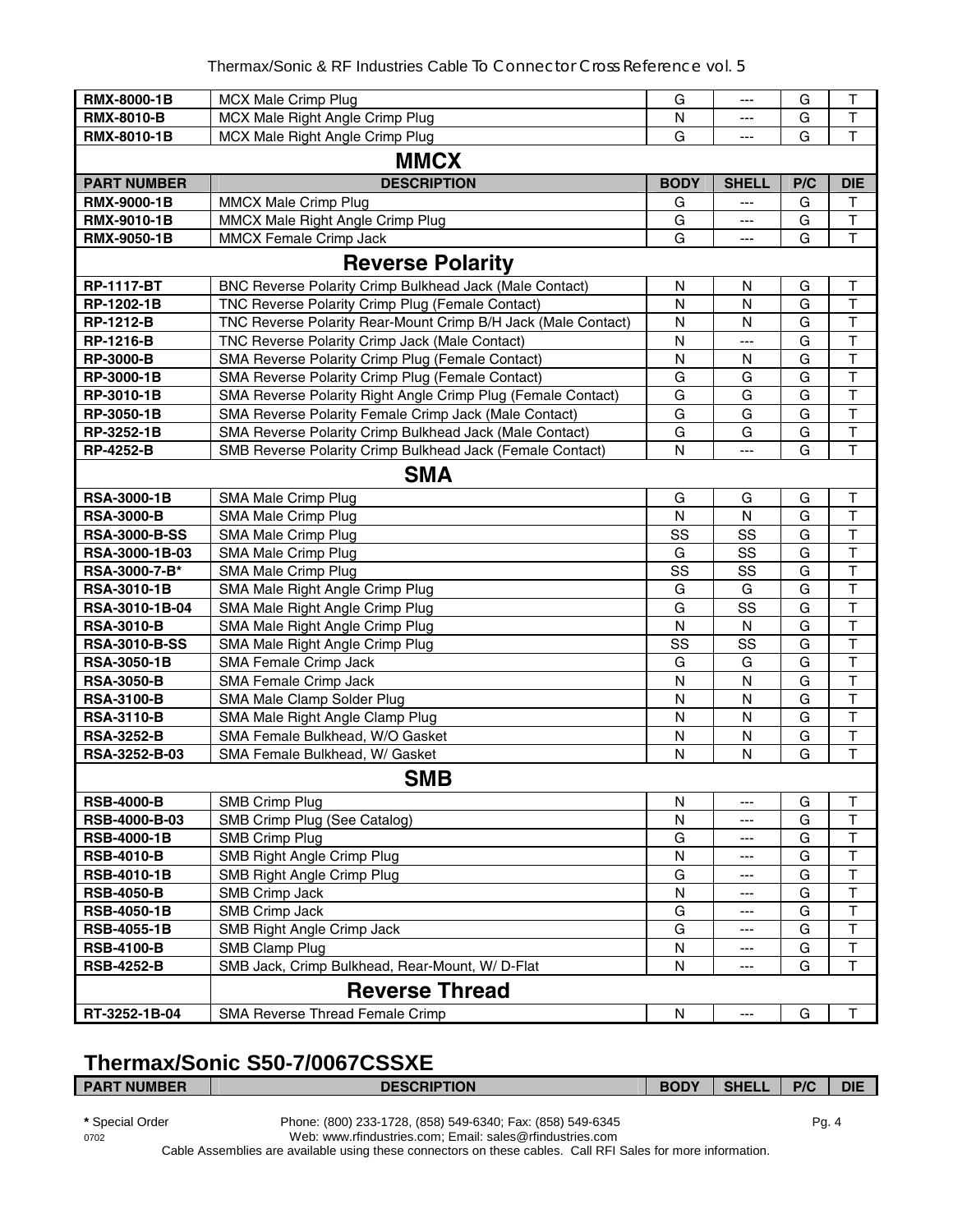|                     | 1.0/2.3                                                      |                         |              |     |                         |
|---------------------|--------------------------------------------------------------|-------------------------|--------------|-----|-------------------------|
| RF123-7000-B        | 1.0/2.3 Series Male Snap-On Crimp Plug                       | N                       | N            | G   | Т                       |
| RF123-7001-B        | 1.0/2.3 Series Male Slide-On Crimp Plug                      | $\mathsf{N}$            | $\mathsf{N}$ | G   | T                       |
| RF123-7002-B        | 1.0/2.3 Series Male Screw-On Crimp Plug                      | $\mathsf{N}$            | $\mathsf{N}$ | G   | $\overline{\mathsf{T}}$ |
| RF123-7050-1B       | 1.0/2.3 Series Female Slide-On Crimp Jack                    | G                       | ---          | G   | $\overline{\mathsf{T}}$ |
| RF123-7052-1B       | 1.0/2.3 Series Female Bulkhead Crimp Jack                    | G                       | $---$        | G   | $\overline{\mathsf{T}}$ |
| <b>PART NUMBER</b>  | <b>DESCRIPTION</b>                                           | <b>BODY</b>             | <b>SHELL</b> | P/C | <b>DIE</b>              |
|                     | <b>BNC</b>                                                   |                         |              |     |                         |
| RFB-1106-5B1        | BNC Male Crimp Plug (Large Ferrule)                          | $\mathsf{N}$            | $\mathsf{N}$ | G   | $\mathsf T$             |
| RFB-1117-B1-T       | BNC Female Crimp Rear-Mount Bulkhead, .200 Panel Thickness   | N                       | ---          | G   | $\overline{\mathsf{T}}$ |
| RFB-1123-B1         | <b>BNC Female Crimp Socket Jack</b>                          | N                       | ---          | G   | $\overline{\mathsf{T}}$ |
|                     | N                                                            |                         |              |     |                         |
| RFN-1005-B1-03      | N Male Crimp                                                 | $\mathsf{N}$            | $\mathsf{N}$ | G   | $\mathsf T$             |
| RFN-1009-B1-03      | N Male Right Angle Crimp Square Body                         |                         |              |     |                         |
| RFN-1022-8-B1       | N Female Chassis Connector; Bulkhead Rear Mount Crimp        | N                       |              | G   | T                       |
| RFN-1027-B1         | N Female Crimp                                               | $\overline{s}$          | ---<br>$---$ | G   | T                       |
|                     |                                                              |                         |              |     |                         |
|                     | <b>TNC</b>                                                   |                         |              |     |                         |
| RFT-1201-B1         | <b>TNC Male Clamp Plug</b>                                   | $\mathsf{N}$            | $\mathsf{N}$ | G   | Т                       |
| RFT-1202-3B1        | <b>TNC Male Crimp Plug</b>                                   | N                       | N            | G   | D                       |
| RFT-1212-B1         | TNC Female Crimp Bulkhead Jack                               | N                       | ---          | G   | D                       |
|                     | <b>Mini-UHF</b>                                              |                         |              |     |                         |
| RFU-600-3B1         | Mini-UHF Male Crimp Plug                                     | N                       | N            | G   | Τ                       |
| <b>RFU-601-B1</b>   | Mini-UHF Female Crimp Jack                                   | N                       | ---          | G   | $\overline{\mathsf{T}}$ |
| <b>RFU-617-B1</b>   | Mini-UHF Female Crimp Bulkhead Jack                          | N                       | $---$        | G   | $\overline{\mathsf{T}}$ |
|                     | <b>MCX</b>                                                   |                         |              |     |                         |
| <b>RMX-8000-B</b>   | MCX Male Crimp Plug                                          | N                       | ---          | G   | Τ                       |
| <b>RMX-8000-1B</b>  | <b>MCX Male Crimp Plug</b>                                   | G                       | ---          | G   | $\overline{\mathsf{T}}$ |
| <b>RMX-8010-B</b>   | MCX Male Right Angle Crimp Plug                              | $\overline{\mathsf{N}}$ | $---$        | G   | $\overline{\mathsf{T}}$ |
| RMX-8010-1B         | MCX Male Right Angle Crimp Plug                              | G                       | ---          | G   | $\overline{\mathsf{T}}$ |
|                     | <b>MMCX</b>                                                  |                         |              |     |                         |
| <b>RMX-9000-1B</b>  | MMCX Male Straight Crimp Plug                                | G                       | $---$        | G   | $\mathsf T$             |
| RMX-9010-1B         | MMCX Male Right Angle Crimp Plug                             | G                       | $---$        | G   | $\overline{\mathsf{T}}$ |
| <b>RMX-9050-1B</b>  | MMCX Female Crimp Jack                                       | G                       | ---          | G   | T                       |
|                     | <b>Reverse Polarity</b>                                      |                         |              |     |                         |
| RP-1202-1B1         | TNC Reverse Polarity Crimp Plug (Female Contact)             | N                       | N            | G   | $\sf T$                 |
| RP-1212-B1          | TNC Reverse Polarity Bulkhead Crimp Jack (Male Contact)      | N                       |              | G   | $\mathsf T$             |
| RP-3000-B1          | SMA Reverse Polarity Crimp Plug (Female Contact)             | N                       | ---          | G   | $\sf T$                 |
| RP-3252-1B1         | SMA Reverse Polarity Bulkhead Crimp Jack (Male Contact)      | G                       |              | G   | $\mathsf T$             |
|                     | <b>SMA</b>                                                   |                         |              |     |                         |
| RSA-3000-1B1        | SMA Male Crimp Plug                                          | G                       | G            | G   | $\sf T$                 |
| <b>RSA-3000-B1</b>  | SMA Male Crimp Plug                                          | N                       | N            | G   | $\mathsf T$             |
| RSA-3010-1B1        | SMA Male Right Angle Crimp Plug                              | G                       | G            | G   | $\overline{\mathsf{T}}$ |
| <b>RSA-3010-B1</b>  | SMA Male Right Angle Crimp Plug                              | $\mathsf{N}$            | N            | G   | $\overline{\mathsf{T}}$ |
| <b>RSA-3050-1B1</b> | SMA Female Crimp Jack                                        | G                       |              | G   | $\sf T$                 |
| <b>RSA-3050-B1</b>  | SMA Female Crimp Jack                                        | $\mathsf{N}$            | ---          | G   | $\mathsf T$             |
| <b>RSA-3100-B</b>   | SMA Clamp Solder Plug, for RG-174/U & RG-316/U Double Shield | N                       | N            | G   | $\top$                  |
| <b>RSA-3110-B</b>   | SMA R/A Crimp Plug, for RG-174/U & RG-316/U Double Shield    | N                       | N            | G   | $\sf T$                 |
| RSA-3252-1B1        | SMA Female Rear-Mount Bulkhead, W/O Gasket                   | G                       | ---          | G   | $\sf T$                 |
| <b>RSA-3252-B1</b>  | SMA Female Rear-Mount Bulkhead, W/O Gasket                   | ${\sf N}$               | ---          | G   | $\mathsf T$             |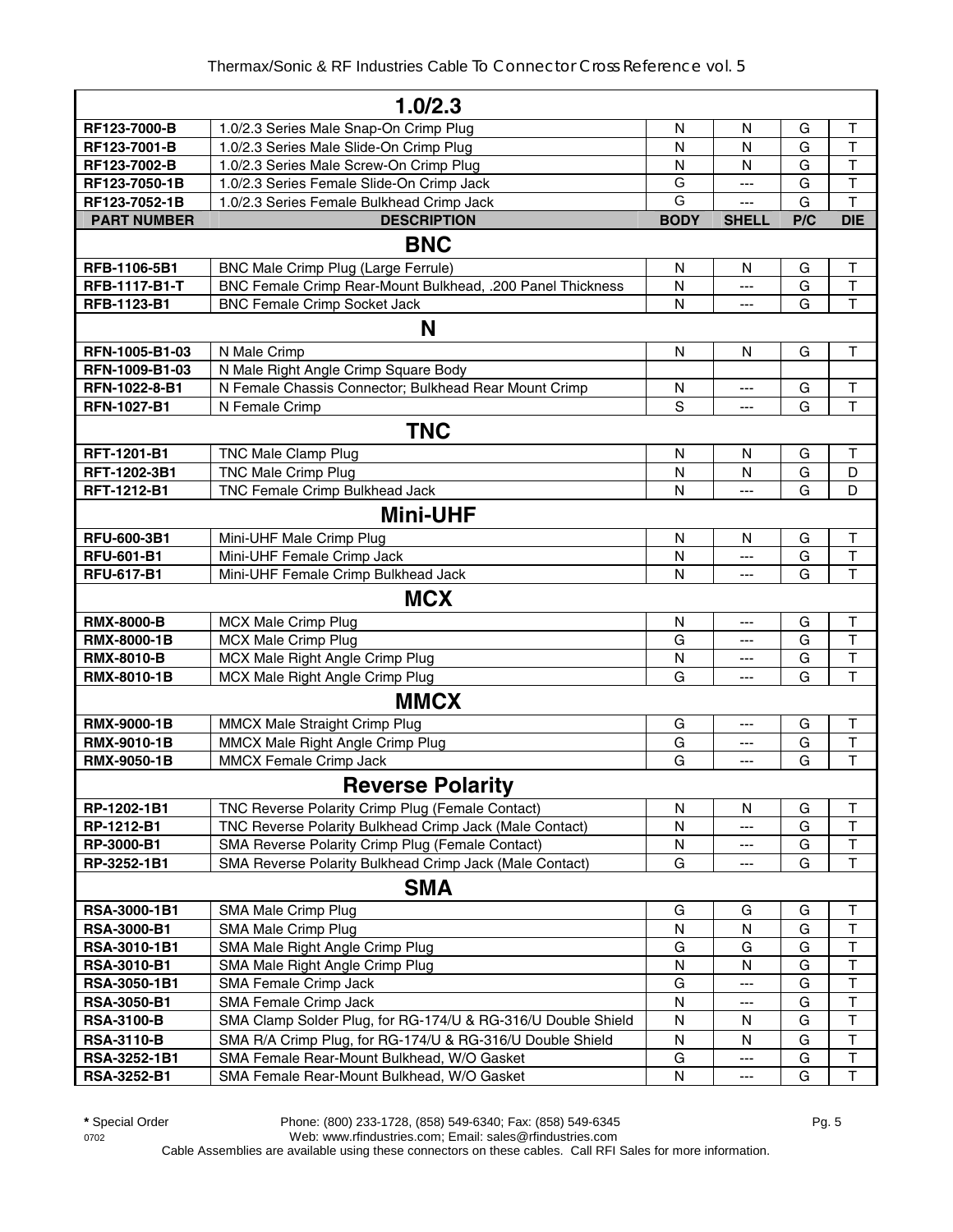|                     | <b>SMB</b>                                     |   |       |   |  |
|---------------------|------------------------------------------------|---|-------|---|--|
| RSB-4000-1B1        | SMB Plug                                       | G | $---$ | G |  |
| <b>RSB-4000-B1</b>  | SMB Plug                                       | N | $---$ | G |  |
| RSB-4010-1B1        | SMB R/A Plug                                   | G | $---$ | G |  |
| <b>RSB-4010-B1</b>  | SMB R/A Plug                                   | N | $---$ | G |  |
| <b>RSB-4050-1B1</b> | SMB Crimp Jack                                 | G | $---$ | G |  |
| <b>RSB-4050-B1</b>  | SMB Crimp Jack                                 | N | $---$ | G |  |
| <b>RSB-4252-B1</b>  | SMB Jack, Crimp Bulkhead, Rear Mount, W/D-Flat | N | $---$ | G |  |

| <b>PART NUMBER</b> | <b>DESCRIPTION</b>                                         | <b>BODY</b> | <b>SHELL</b> | P/C | <b>DIE</b> |
|--------------------|------------------------------------------------------------|-------------|--------------|-----|------------|
|                    | <b>Reverse Thread</b>                                      |             |              |     |            |
| RT-3252-1B1-04     | SMA Reverse Thread Female, Crimp Bulkhead, Rear Mount Jack | Ν           | $---$        | J   |            |

# **Thermax/Sonic M17/028-RG58, RG-58 C/U**

| <b>PART NUMBER</b>  | <b>DESCRIPTION</b>                                                                                           | <b>BODY</b>             | <b>SHELL</b>   | P/C            | <b>DIE</b>              |
|---------------------|--------------------------------------------------------------------------------------------------------------|-------------------------|----------------|----------------|-------------------------|
|                     | <b>BNC</b>                                                                                                   |                         |                |                |                         |
| RFB-1100-2          | BNC Male Clamp Solder Plug (Captive Pin); UG-88D/U                                                           | N                       | N              | G              | D                       |
| <b>RFB-1100-2ST</b> | BNC Clamp Solder Plug(Captive Pin); UG-88/U, C/U, D/U, E/U                                                   | $\mathbf S$             | $\overline{s}$ | G              | $\top$                  |
| <b>RFB-1102-T</b>   | <b>BNC Male Solderless Plug</b>                                                                              | N                       | N              | S              | $\mathsf{T}$            |
| <b>RFB-1104</b>     | <b>BNC Male Twist-on Plug</b>                                                                                | $\mathsf{N}$            | $\mathsf{N}$   | $\mathbf S$    | D                       |
| RFB-1106-2          | BNC Male Crimp Plug; UG-1785/U                                                                               | N                       | N              | G              | D                       |
| <b>RFB-1106-2ST</b> | BNC Male Crimp Plug; UG-1785/U                                                                               | S                       | S              | G              | $\overline{\mathsf{T}}$ |
| RFB-1106-2T         | BNC Male Crimp Plug; UG-1785/U                                                                               | $\mathsf{N}$            | N              | G              | $\mathsf{T}$            |
| RFB-1106-9          | BNC Male Q/D Univ. Crimp Plug; for BNC, TNC, & N Female                                                      | N                       | N              | G              | D                       |
| RFB-1106-C-03       | BNC Male Crimp with BeCu Contact                                                                             | $\mathsf{N}$            | $\mathsf{N}$   | G              | D                       |
| RFB-1110-C-04       | <b>BNC Male Right Angle Clamp Plug</b>                                                                       | S                       | $\overline{s}$ | G              | $\overline{\mathsf{T}}$ |
| <b>RFB-1110-S</b>   | BNC Male Right Angle Solder Plug; UG-913/U, A/U                                                              | S                       | S              | $\mathbf S$    | $\mathsf{T}$            |
| RFB-1110-1          | <b>BNC Male Right Angle Crimp Plug</b>                                                                       | ${\sf N}$               | N              | G              | $\top$                  |
| RFB-1110-C-04       | <b>BNC Male Right Angle Clamp Plug</b>                                                                       | S                       | S              | G              | $\mathsf T$             |
| <b>RFB-1117</b>     | <b>BNC Female Crimp Bulkhead Jack</b>                                                                        | N                       | ---            | G              | D                       |
| <b>RFB-1121</b>     | <b>BNC Female Twist-on Jack</b>                                                                              | $\overline{\mathsf{N}}$ | $---$          | S              | D                       |
| RFB-1123-1          | <b>BNC Female Crimp Jack</b>                                                                                 | N                       | ---            | G              | $\mathsf{T}$            |
| <b>RFB-1160</b>     | BNC Wall Plate Flush Mount Crimp Jack                                                                        | N                       | ---            | G              | D                       |
| <b>RFB-1161</b>     | BNC Wall Plate Flush Mount Twist on Jack                                                                     | N                       | $---$          | G              | D                       |
|                     | <b>7/16 Din</b>                                                                                              |                         |                |                |                         |
| RFD-1600-2-C        | 7/16 Din Male Clamp Plug Combo Straight or Right Angle                                                       | ${\mathbb S}$           | $\mathbb S$    | $\mathbf S$    | $\sf T$                 |
| RFD-1605-2-C        | 7/16 Din Male Crimp Plug Combo Straight or Right Angle                                                       | $\mathbf S$             | S              | S              | $\mathsf T$             |
| RFD-1625-2-C        | 7/16 Din Female Clamp Jack Combo Straight or Right Angle                                                     | S                       | ---            | S              | $\mathsf T$             |
| RFD-1630-2-C        | 7/16 Din Female Crimp Jack Combo Straight or Right Angle                                                     | $\mathbf S$             | ---            | $\overline{s}$ | $\mathsf T$             |
| RFD-1641-2-C*       | 7/16 Din Female 4-Hole Flange Clamp Panel Mount, Combo                                                       | $\overline{s}$          | $\overline{a}$ | $\overline{s}$ | $\overline{\mathsf{T}}$ |
| RFD-1642-2-C*       | Straight or Right Angle<br>7/16 Din Female 4-Hole Flange Crimp Panel Mount, Combo<br>Straight or Right Angle | $\mathsf{s}$            | ---            | $\mathbf S$    | T                       |
|                     | <b>FME</b>                                                                                                   |                         |                |                |                         |
| <b>RFE-6000-C</b>   | FME Male Crimp                                                                                               | N                       | ---            | G              | T                       |
| RFE-6000-6C*        | FME Male Crimp, Black                                                                                        | C                       | ---            | G              | $\mathsf{T}$            |
| <b>RFE-6050-C</b>   | FME Female Crimp                                                                                             | $\mathsf{N}$            | ---            | G              | $\overline{\mathsf{T}}$ |
| RFE-6050-6C*        | FME Female Crimp, Black                                                                                      | $\mathsf{C}$            | $\overline{a}$ | G              | $\mathsf{T}$            |
|                     | N                                                                                                            |                         |                |                |                         |
| <b>RFN-1000-N</b>   | N Male Solder Clamp Plug; UG-536 B/U                                                                         | N                       | N              | G              | T                       |
| <b>RFN-1000-1S</b>  | N Male Solder Clamp Plug; UG-536 A/U                                                                         | S                       | S              | G              | $\overline{\mathsf{T}}$ |
| * Special Order     | Phone: (800) 233-1728, (858) 549-6340; Fax: (858) 549-6345                                                   |                         |                | Pg. 6          |                         |

0702 Web: www.rfindustries.com; Email: sales@rfindustries.com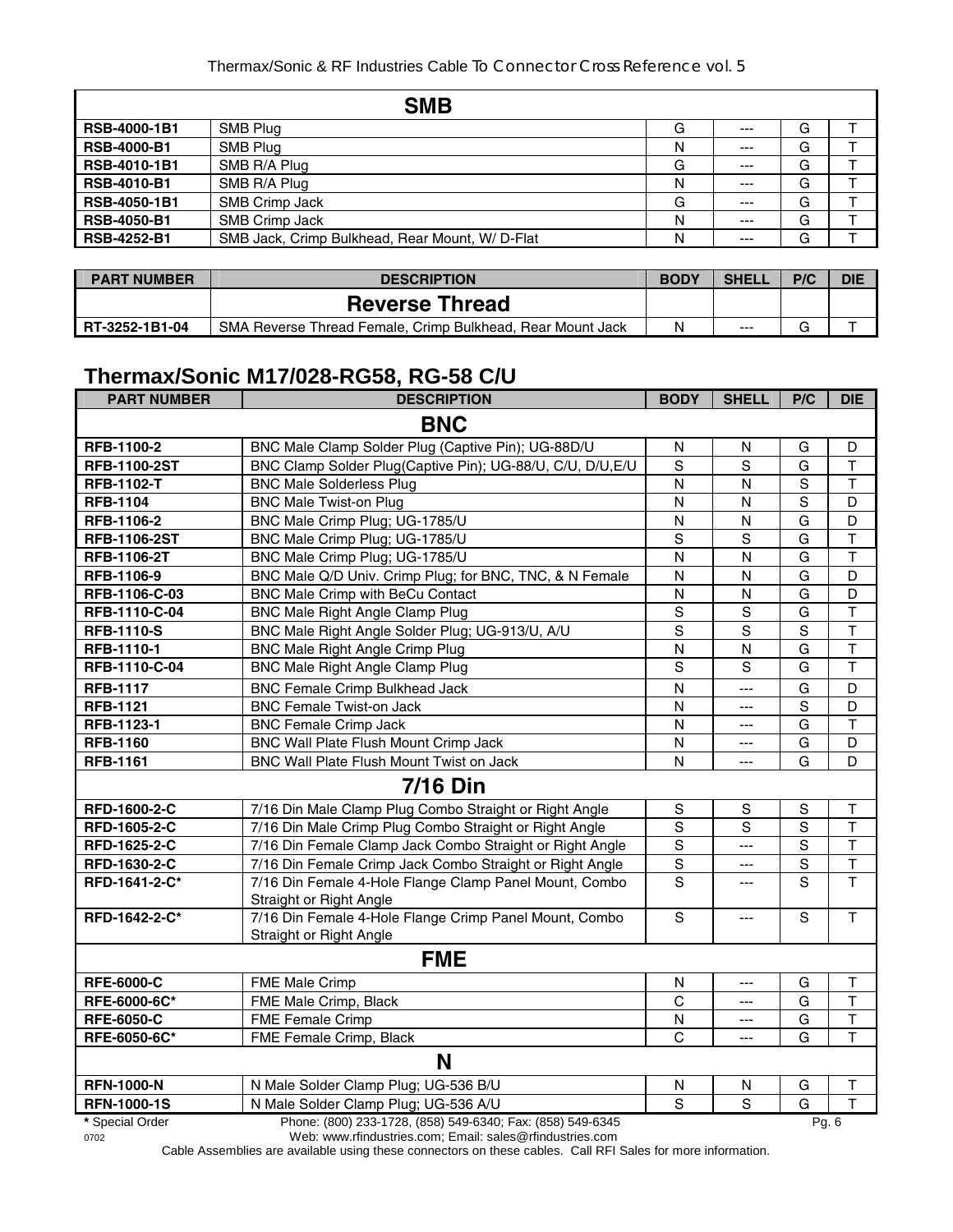| <b>RFN-1001-S</b>   | N Male Solder Plug                                      | S |          | G |  |
|---------------------|---------------------------------------------------------|---|----------|---|--|
| <b>RFN-1005-2N</b>  | N Male Crimp Plug                                       | N | N        | G |  |
| <b>RFN-1005-3C</b>  | N Male Crimp Plug                                       | S | <b>S</b> | G |  |
| <b>RFN-1005-5</b>   | N Male Crimp Plug (Quick Disconnect)                    | S | S        | G |  |
| <b>RFN-1009-C</b>   | N Male Right Angle Crimp Plug                           | S | S        | G |  |
| RFN-1009-C-03       | N Male Right Angle Crimp Plug, Square Body              | S | S        | G |  |
| RFN-1021-6          | N Female Chassis, 4-Hole Flange, Solder Clamp           | S | ---      | G |  |
| <b>RFN-1022-8-C</b> | N Female Crimp Blkhd, Rear Mount w/ O-Ring, for RG-58/U | N | $- - -$  | G |  |
| <b>RFN-1025-1</b>   | N Female Cable Clamp Jack; UG-536B/U                    | S | $- - -$  | G |  |
| <b>RFN-1027</b>     | N Female Crimp Cable Jack                               | S |          | G |  |

| <b>PART NUMBER</b> | <b>DESCRIPTION</b>                                                  | <b>BODY</b>             | <b>SHELL</b>              | P/C                  | <b>DIE</b>             |
|--------------------|---------------------------------------------------------------------|-------------------------|---------------------------|----------------------|------------------------|
|                    | <b>Modified Shell SMA</b>                                           |                         |                           |                      |                        |
| <b>RFS-2006</b>    | SMA Male Right Angle Crimp with Modified Shell                      | N                       | $\scriptstyle \cdots$     | G                    | T.                     |
|                    | <b>TNC</b>                                                          |                         |                           |                      |                        |
| <b>RFT-1200</b>    | TNC Male Clamp Solder Plug; MS39012/26-0101                         | N                       | N                         | S                    | т                      |
| RFT-1202-2         | TNC Male Crimp Plug (Captive Pin); MS39012/26-0011                  | N                       | N                         | G                    | D                      |
| <b>RFT-1202-2B</b> | TNC Male Crimp Plug (Black Body); MS39012/26-001                    | C                       | C                         | G                    | D                      |
| <b>RFT-1202-2T</b> | TNC Male Crimp Plug (Captive Pin); MS39012/26-0011                  | N                       | N                         | G                    | T                      |
| RFT-1202-5         | TNC Male Crimp Plug; (Quick Disconnect)                             | N                       | N                         | G                    | D                      |
| <b>RFT-1204</b>    | <b>TNC Male Solderless Plug</b>                                     | $\overline{\mathsf{N}}$ | N                         | $\overline{S}$       | D                      |
| <b>RFT-1206</b>    | TNC Male Twist on Plug; AMP 2221983-7                               | N                       | N                         | $\mathbf S$          | D                      |
| <b>RFT-1212</b>    | TNC Female Crimp Bulkhead Jack; MS39012/23329/4-14                  | N                       | $\overline{a}$            | G                    | D                      |
| <b>RFT-1214</b>    | TNC Female Twist on Cable Jack                                      | $\overline{\mathsf{N}}$ | $\overline{a}$            | $\mathbf S$          | D                      |
| RFT-1216-1         | TNC Female Crimp Cable Jack; MS39012/27-0504                        | N                       | $---$                     | G                    | D                      |
| <b>RFT-1218</b>    | TNC Male R/A Crimp Plug; MS39012/30-0504                            | N                       | N                         | G                    | T                      |
|                    | <b>UHF</b>                                                          |                         |                           |                      |                        |
| <b>RFU-500</b>     | UHF Solder Plug; PL-259; Use with RFU-530 Reducer                   | S                       | N                         | S                    | Dap                    |
| <b>RFU-501</b>     | UHF Solder Plug; PL-259; Use with RFU-530-S Reducer                 | S                       | $\overline{s}$            | $\mathbf S$          | $\mathsf{T}$           |
| <b>RFU-504</b>     | UHF Male Push on Ferrule (No Installation Tools); PL-259            | N                       | N                         | $\mathbf S$          | Dap                    |
| <b>RFU-505</b>     | <b>UHF Male Crimp Plug</b>                                          | $\overline{\mathsf{N}}$ | N                         | $\mathbf S$          | Dap                    |
| <b>RFU-505-ST</b>  | <b>UHF Male Crimp Plug</b>                                          | $\mathbf S$             | $\mathsf S$               | $\mathbf S$          | $\mathsf T$            |
| <b>RFU-505-5</b>   | UHF Male Crimp Plug (Short Crimp)                                   | N                       | N                         | N                    | D                      |
| <b>RFU-520</b>     | UHF Female Cable Clamp Jack                                         | $\overline{\mathsf{N}}$ | $\overline{a}$            | $\mathbf S$          | $\top$                 |
| <b>RFU-527</b>     | <b>UHF Female Crimp</b>                                             | N                       | N                         | $\mathbf S$          | D                      |
| <b>RFU-527-T</b>   | <b>UHF Female Crimp Jack</b>                                        | N                       | $\overline{a}$            | S                    | $\mathsf T$            |
| <b>RFU-530</b>     | Adapter/Reducer; Use with RFU-500                                   | N                       | $\qquad \qquad -\qquad -$ | $\scriptstyle\cdots$ | $\qquad \qquad \cdots$ |
| <b>RFU-530-S</b>   | Adapter/Reducer; Use with RFU-501                                   | S                       | $---$                     | $\cdots$             | $\qquad \qquad -$      |
| RFU-530-Z*         | Adapter/Reducer; Use with RFU-500 & 501                             | N                       | $\overline{a}$            | ---                  | ---                    |
|                    | <b>Mini-UHF</b>                                                     |                         |                           |                      |                        |
| <b>RFU-600</b>     | Mini-UHF Push-on Ferrule Plug (No Installation Tools<br>Needed)     | N                       | N                         | S                    | $\mathsf{T}$           |
| <b>RFU-600-1</b>   | Mini-UHF Male Crimp Plug; (AMP Drawn Metal Type)                    | N                       | N                         | S                    | D                      |
| <b>RFU-600-2</b>   | Mini-UHF Male Crimp Plug, Short, Black Chrome; Onaglass<br>Antennas | $\overline{C}$          | $\overline{C}$            | G                    | D                      |
| <b>RFU-600-5</b>   | Mini-UHF Male Crimp Plug (Quick Disconnect)                         | N                       | N                         | G                    | D                      |
| <b>RFU-600-6</b>   | Mini-UHF Male Crimp Plug; AMP 2266-001, Amphenol 81-<br>115         | N                       | N                         | S                    | D                      |
| <b>RFU-600-10C</b> | Mini-UHF Male R/A Crimp Plug                                        | N                       | N                         | G                    | Т                      |
| <b>RFU-601-1</b>   | Mini-UHF Female Crimp Jack                                          | N                       | $\overline{a}$            | G                    | D                      |
| <b>RFU-617-C</b>   | Mini-UHF Female Crimp Rear Mount Bulkhead Jack                      | N                       | $\scriptstyle \cdots$     | G                    | D                      |
|                    |                                                                     |                         |                           |                      |                        |
|                    | <b>Reverse Polarity</b>                                             |                         |                           |                      |                        |

**\*** Special Order Phone: (800) 233-1728, (858) 549-6340; Fax: (858) 549-6345 Pg. 7

0702 Web: www.rfindustries.com; Email: sales@rfindustries.com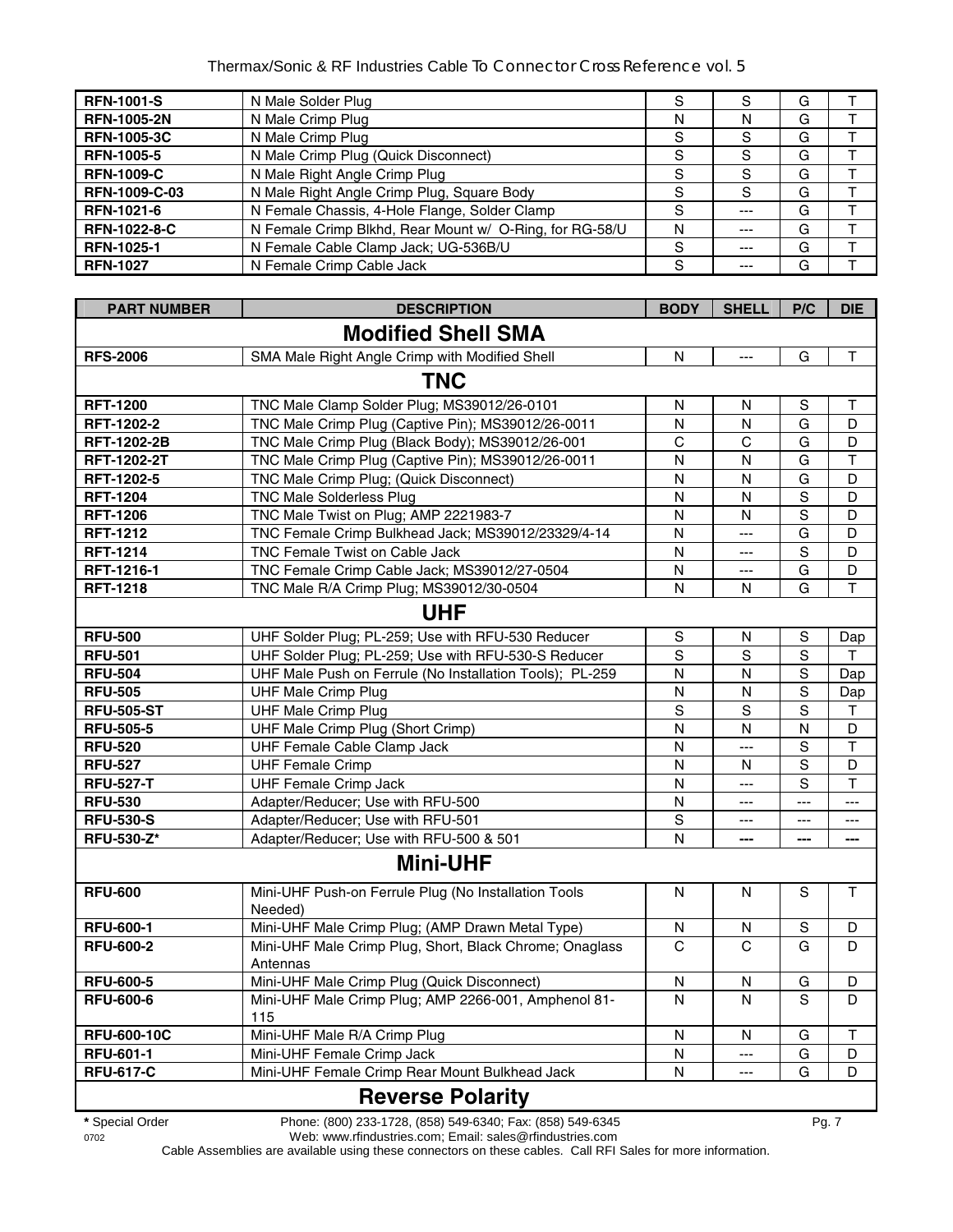| <b>RP-1005-C</b>   | N Reverse Polarity Male Crimp Plug (Female Contact)          | N            | N            | G   | T                       |  |  |  |
|--------------------|--------------------------------------------------------------|--------------|--------------|-----|-------------------------|--|--|--|
| <b>RP-1106-C</b>   | <b>BNC Reverse Polarity Male Crimp Plug (Female Contact)</b> | N            | N            | G   | $\top$                  |  |  |  |
| <b>RP-1117-C</b>   | BNC Reverse Polarity Crimp Bulkhead Jack (Male Contact)      | N            | ---          | G   | $\overline{\mathsf{T}}$ |  |  |  |
| <b>RP-1202-C</b>   | TNC Reverse Polarity Male Crimp Plug (Female Contact)        | N            | N            | G   | $\overline{\mathsf{T}}$ |  |  |  |
| <b>RP-1212-C</b>   | TNC Reverse Polarity Crimp Bulkhead Jack (Male Contact)      | N            | ---          | G   | T                       |  |  |  |
| <b>RP-3000-C</b>   | SMA Reverse Polarity Male Crimp Plug (Female Contact)        | N            | N            | G   | $\mathsf{T}$            |  |  |  |
| <b>RP-3000-1C</b>  | SMA Reverse Polarity Male Crimp Plug (Female Contact)        | G            | G            | G   | $\overline{\mathsf{T}}$ |  |  |  |
| RP-3010-1C         | SMA Reverse Polarity R/A Crimp Plug (Female Contact)         | G            | G            | G   | $\overline{\mathsf{T}}$ |  |  |  |
| RP-3050-1C         | SMA Reverse Polarity Crimp Jack (Male Contact)               | N            | ---          | G   | $\mathsf T$             |  |  |  |
| RP-3252-1C         | SMA Reverse Polarity Crimp Bulkhead Jack (Male Contact)      | G            | ---          | G   | $\overline{\mathsf{T}}$ |  |  |  |
| <b>SMA</b>         |                                                              |              |              |     |                         |  |  |  |
| <b>RSA-3000-C</b>  | SMA Male Crimp Plug                                          | $\mathsf{N}$ | N            | G   | $\mathsf T$             |  |  |  |
| <b>PART NUMBER</b> | <b>DESCRIPTION</b>                                           | <b>BODY</b>  | <b>SHELL</b> | P/C | <b>DIE</b>              |  |  |  |
| <b>RSA-3000-1C</b> | SMA Male Crimp Plug, Three Piece                             | N            | G            | G   | $\mathsf{T}$            |  |  |  |
| <b>RSA-3010-C</b>  | SMA Male R/A Crimp Plug                                      | N            | N            | G   | $\overline{\mathsf{T}}$ |  |  |  |
| <b>RSA-3050-C</b>  | <b>SMA Female Crimp</b>                                      | N            | ---          | G   | $\mathsf{T}$            |  |  |  |
| <b>RSA-3060-C*</b> | SMA Female Right Angle Crimp Jack                            | N            | ---          | G   | T                       |  |  |  |
| <b>RSA-3100-C</b>  | SMA Male Clamp Solder Plug                                   | N            | N            | G   | $\mathsf{T}$            |  |  |  |
| <b>RSA-3110-C</b>  | SMA Male Right Angle Clamp Plug                              | N            | N            | G   | $\overline{\mathsf{T}}$ |  |  |  |
| <b>RSA-3220-C*</b> | SMA Male Crimp Bulkhead, 2-Hole Flange                       | N            | N            | G   | $\overline{\mathsf{T}}$ |  |  |  |
| RSA-3230-C*        | SMA Male Crimp Bulkhead, 4-Hole Flange                       | N            | N            | G   | $\mathsf T$             |  |  |  |
| RSA-3252-1C*       | SMA Female Crimp Bulkhead                                    | G            | ---          | G   | $\overline{1}$          |  |  |  |
| <b>RSA-3252-C</b>  | SMA Female Crimp Bulkhead                                    | N            | ---          | G   | T                       |  |  |  |
| <b>RSA-3260-C</b>  | SMA Female Crimp Bulkhead, 2-Hole Flange                     | N            | ---          | G   | T                       |  |  |  |
| <b>RSA-3270-C</b>  | SMA Female Crimp Bulkhead, 4-Hole Flange                     | N            | ---          | G   | T                       |  |  |  |
|                    | <b>Reverse Thread</b>                                        |              |              |     |                         |  |  |  |
| <b>RT-1005-C</b>   | N Reverse Thread Male Crimp Plug                             | N            | N            | G   | $\mathsf T$             |  |  |  |
| RT-1009-C-03       | N Reverse Thread Right Angle Male Crimp Plug                 | N            | N            | G   | T                       |  |  |  |
| <b>RT-1200-C</b>   | TNC Reverse Thread Male Clamp Plug                           | N            | N            | S   | $\overline{1}$          |  |  |  |
| <b>RT-1202-C</b>   | TNC Reverse Thread Male Crimp Plug                           | N            | N            | G   | D                       |  |  |  |
| RT-3000-1C         | SMA Reverse Thread Male Crimp Plug                           | N            | N            | G   | $\overline{1}$          |  |  |  |

# **Thermax/Sonic M17/084-RG223, RGS-142, RGS-400, RGU-142, RGU-400**

| <b>PART NUMBER</b>   | <b>DESCRIPTION</b>                                         | <b>SHELL</b> | <b>BODY</b> | P/C | <b>DIE</b> |  |  |  |  |
|----------------------|------------------------------------------------------------|--------------|-------------|-----|------------|--|--|--|--|
| <b>BNC</b>           |                                                            |              |             |     |            |  |  |  |  |
| <b>RFB-1100-2</b>    | <b>BNC Male Clamp Plug</b>                                 | N            | N           | G   | D          |  |  |  |  |
| <b>RFB-1100-2ST</b>  | <b>BNC Male Clamp Plug</b>                                 | S            | S           | G   | т          |  |  |  |  |
| <b>RFB-1102-T</b>    | <b>BNC Male Solderless Clamp Plug</b>                      | N            | N           | S   | т          |  |  |  |  |
| <b>RFB-1106-C1ST</b> | <b>BNC Male Crimp Plug</b>                                 | S            | S           | G   | т          |  |  |  |  |
| RFB-1106-2TC1        | <b>BNC Male Crimp Plug</b>                                 | N            | N           | G   | т          |  |  |  |  |
| RFB-1106-C1          | <b>BNC Male Crimp</b>                                      | N            | N           | G   | D          |  |  |  |  |
| RFB-1110-C-04        | <b>BNC Male Right Angle Clamp Plug</b>                     | S            | S           | G   | Т          |  |  |  |  |
| <b>RFB-1110-C1</b>   | BNC Male Right Angle Crimp Plug, RG-55                     | N            | N           | G   | Т          |  |  |  |  |
| <b>RFB-1117-C1</b>   | <b>BNC Female Crimp Rear Mount Bulkhead Jack</b>           | N            | $- - -$     | G   | D          |  |  |  |  |
| RFB-1123-C1          | <b>BNC Female Crimp</b>                                    | N            | ---         | G   | т          |  |  |  |  |
|                      | <b>7/16 Din</b>                                            |              |             |     |            |  |  |  |  |
| RFD-1600-2-C1        | 7/16 Din Male Clamp Plug Combo Straight or Right Angle     | S            | S           | S   | т          |  |  |  |  |
| RFD-1605-2-C1        | 7/16 Din Male Crimp Plug Combo Straight or Right Angle     | S            | S           | S   | т          |  |  |  |  |
| RFD-1611-2-C1*       | 7/16 Din Male Crimp Rear Mount Bulkhead Plug               | S            | S           | S   | т          |  |  |  |  |
| RFD-1625-2-C1        | 7/16 Din Female Clamp Jack Combo Straight or Right Angle   | S            | ---         | S   | т          |  |  |  |  |
| RFD-1630-2-C1        | 7/16 Din Female Crimp Jack Combo Straight or Right Angle   | S            | ---         | S   | Т          |  |  |  |  |
| RFD-1641-2-C1*       | 7/16 Din Female 4-Hole Flange Panel Mount Clamp Jack Combo | S            | ---         | S   | т          |  |  |  |  |

**\*** Special Order Phone: (800) 233-1728, (858) 549-6340; Fax: (858) 549-6345 Pg. 8

0702 Web: www.rfindustries.com; Email: sales@rfindustries.com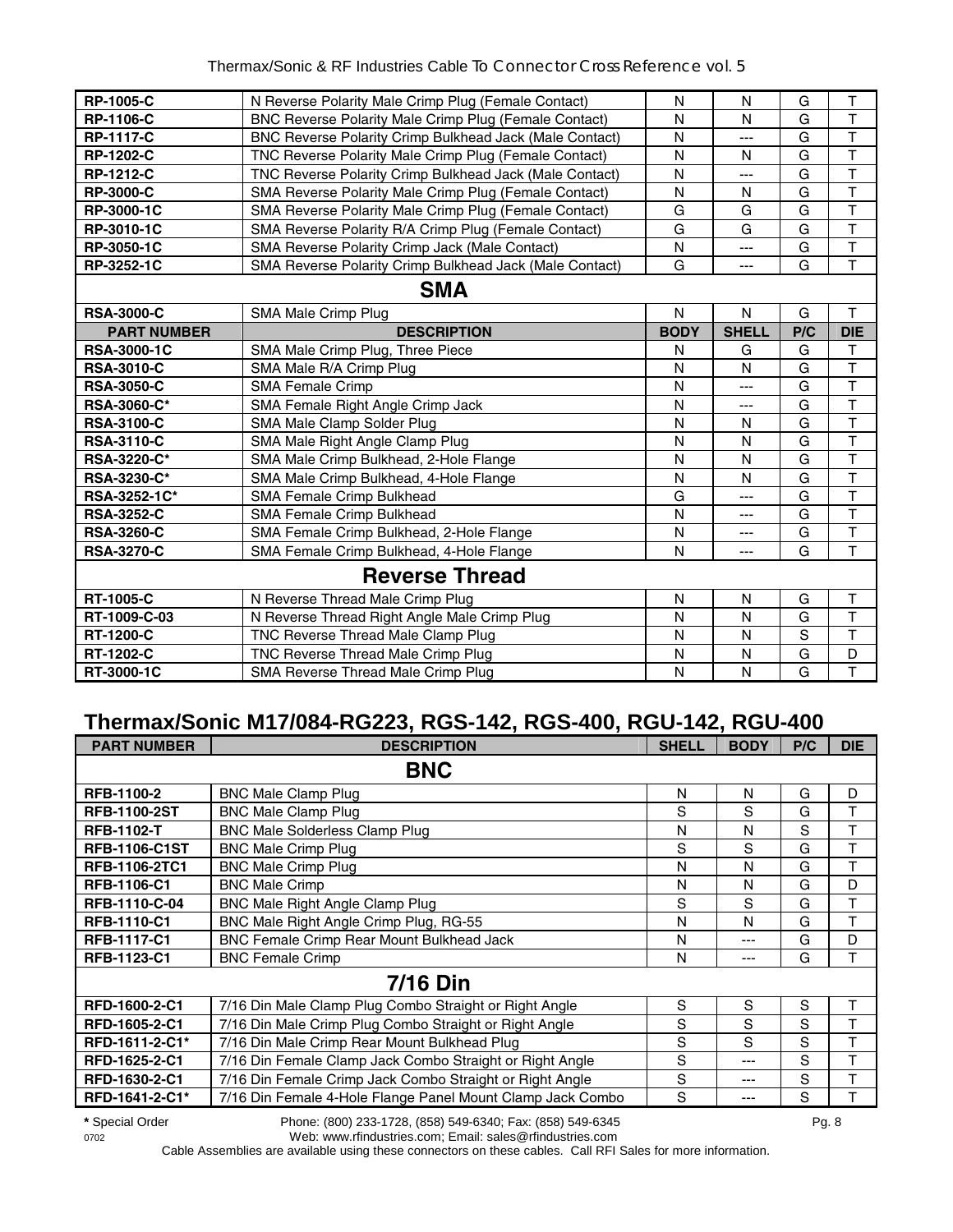|                    | Straight or Right Angle                                       |                |                         |             |                              |
|--------------------|---------------------------------------------------------------|----------------|-------------------------|-------------|------------------------------|
| RFD-1642-2-C1*     | 7/16 Din Female 4-Hole Flange Panel Mount Crimp Jack Combo    | S              |                         | $\mathbf S$ | T.                           |
|                    | Straight or Right Angle                                       |                |                         |             |                              |
|                    | N                                                             |                |                         |             |                              |
| <b>RFN-1000-N</b>  | N Male Clamp Plug                                             | $\mathsf{N}$   | N                       | G           | $\top$                       |
| <b>RFN-1000-1S</b> | N Male Clamp Plug                                             | S              | S                       | G           | $\top$                       |
| <b>RFN-1001-S</b>  | N Male Solder Plug                                            | S              | S                       | G           | $\mathsf T$                  |
| <b>RFN-1005-C1</b> | N Male Crimp Plug                                             | S              | N                       | G           | $\top$                       |
| RFN-1005-3C1       | N Male Crimp Plug                                             | S              | S                       | G           | $\overline{\mathsf{T}}$      |
| RFN-1005-5C1       | N Male Quick Disconnect Crimp Plug                            | S              | S                       | G           | T                            |
| <b>RFN-1009-C1</b> | N Male R/A Crimp Plug                                         | S              | S                       | G           | $\top$                       |
| RFN-1021-6         | N Female 4-Hole Flange Panel Mount Clamp Jack                 | $\mathsf S$    | ---                     | G           | $\mathsf T$                  |
| RFN-1022-8-C1      | N Female Crimp, Rear Mount Bulkhead, RG-142/U                 | N              | ---                     | G           | T                            |
| <b>PART NUMBER</b> | <b>DESCRIPTION</b>                                            | <b>SHELL</b>   | <b>BODY</b>             | P/C         | <b>DIE</b>                   |
| RFN-1025-1         | N Female Clamp Jack                                           | S              | $\qquad \qquad -$       | G           | T                            |
| RFN-1027-C1        | N Female Crimp Jack                                           | S              | $---$                   | G           | $\mathsf T$                  |
|                    | <b>TNC</b>                                                    |                |                         |             |                              |
| <b>RFT-1200</b>    | <b>TNC Male Clamp Plug</b>                                    | N              | N                       | G           | Т                            |
| RFT-1202-C1        | <b>TNC Male Crimp Plug</b>                                    | N              | N                       | G           | D                            |
| RFT-1202-2TC1      | TNC Male Crimp, RG-142/U                                      | N              | $\mathsf{N}$            | G           | $\sf T$                      |
| RFT-1212-C1        | TNC Female Crimp Bulkhead Jack, Rear Mount with D-Flat & O-   | N              |                         | G           | D                            |
|                    | Ring                                                          |                |                         |             |                              |
| RFT-1216-C1        | TNC Female Crimp Jack                                         | N              | ---                     | G           | D                            |
| RFT-1218-C1        | TNC Male R/A Crimp Plug                                       | N              | N                       | G           | T                            |
|                    | <b>UHF</b>                                                    |                |                         |             |                              |
|                    |                                                               |                |                         |             |                              |
| <b>RFU-500</b>     | UHF Solder Plug, PL-259                                       | S              | N                       | S           | Dap                          |
| <b>RFU-501</b>     | UHF Solder Plug, PL-259                                       | S              | S                       | S           | т                            |
| <b>RFU-505-C1</b>  | <b>UHF Male Crimp</b>                                         | N              | N                       | S           | Dap                          |
| <b>RFU-520</b>     | <b>UHF Female Clamp Jack</b>                                  | N              | ---                     | S           | т                            |
| <b>RFU-530</b>     | Reducer/Adapter, Use with RFU-500 & 501; UG-175/U             | ---            | N                       | ---         | ---                          |
| <b>RFU-530-S</b>   | Reducer/Adapter, Use with RFU-500 & 501; UG-175/U             | ---            | $\mathbf S$             | ---         | ---                          |
| <b>RFU-530-Z*</b>  | Reducer/Adapter, Use with RFU-500 & 501; UG-175/U             | ---            | N                       | ---         | ---                          |
|                    | <b>Mini-UHF</b>                                               |                |                         |             |                              |
| RFU-600-1C1        | Mini-UHF Male Crimp Plug                                      | N              | N                       | G           | D                            |
| <b>RFU-600-6C1</b> | Mini-UHF Male Crimp Plug                                      | N              | $\mathsf{N}$            | $\mathbf S$ | D                            |
| RFU-600-10C1       | Mini-UHF Male R/A Crimp Plug                                  | $\overline{N}$ | $\overline{\mathsf{N}}$ | G           | $\overline{\mathsf{T}}$      |
| <b>RFU-601-C1</b>  | Mini-UHF Female Crimp Jack, Die-cast Zinc                     | $\mathsf{N}$   | ---                     | S           | D                            |
|                    | <b>Reverse Polarity</b>                                       |                |                         |             |                              |
| RP-1005-C1         | N Reverse Polarity Crimp Plug (Female Contact)                | N              | N                       | G           | Т                            |
| RP-1202-C1         | TNC Reverse Polarity Crimp Plug (Female Contact)              | N              | N                       | G           | $\mathsf T$                  |
| RP-1212-C1         | TNC Reverse Polarity Rear Mount B/H Crimp Jack (Male Contact) | ${\sf N}$      | ---                     | G           | $\overline{\mathsf{T}}$      |
| RP-3000-C1         | SMA Reverse Polarity Crimp Plug (Female Contact)              | ${\sf N}$      | N                       | G           | $\overline{\mathsf{T}}$      |
| RP-3000-1C1        | SMA Reverse Polarity Crimp Plug (Female Contact)              | G              | G                       | G           | T                            |
| RP-3010-1C1        | SMA Reverse Polarity Right Angle Crimp Plug (Female Contact)  | G              | G                       | G           | $\overline{\mathsf{T}}$      |
| RP-3050-1C1        | SMA Reverse Polarity Female Crimp Jack (Male Contact)         | G              | ---                     | G           | $\overline{\mathsf{T}}$      |
| RP-3252-1C1        | SMA Reverse Polarity Bulkhead Crimp Jack (Male Contact)       | G              | ---                     | G           | T                            |
|                    | <b>SMA</b>                                                    |                |                         |             |                              |
|                    |                                                               |                |                         |             |                              |
| RSA-3000-C1        | SMA Male Crimp Plug                                           | N<br>G         | N                       | G<br>G      | Τ<br>$\overline{\mathsf{T}}$ |
| RSA-3010-1C1       | SMA Male Right Angle Crimp                                    |                | G                       |             |                              |
| RSA-3010-C1        | SMA Male Right Angle Crimp                                    | $\mathsf{N}$   | N                       | G           | $\top$                       |
| <b>RSA-3050-C1</b> | SMA Female Crimp Jack                                         | N              |                         | G           | Τ                            |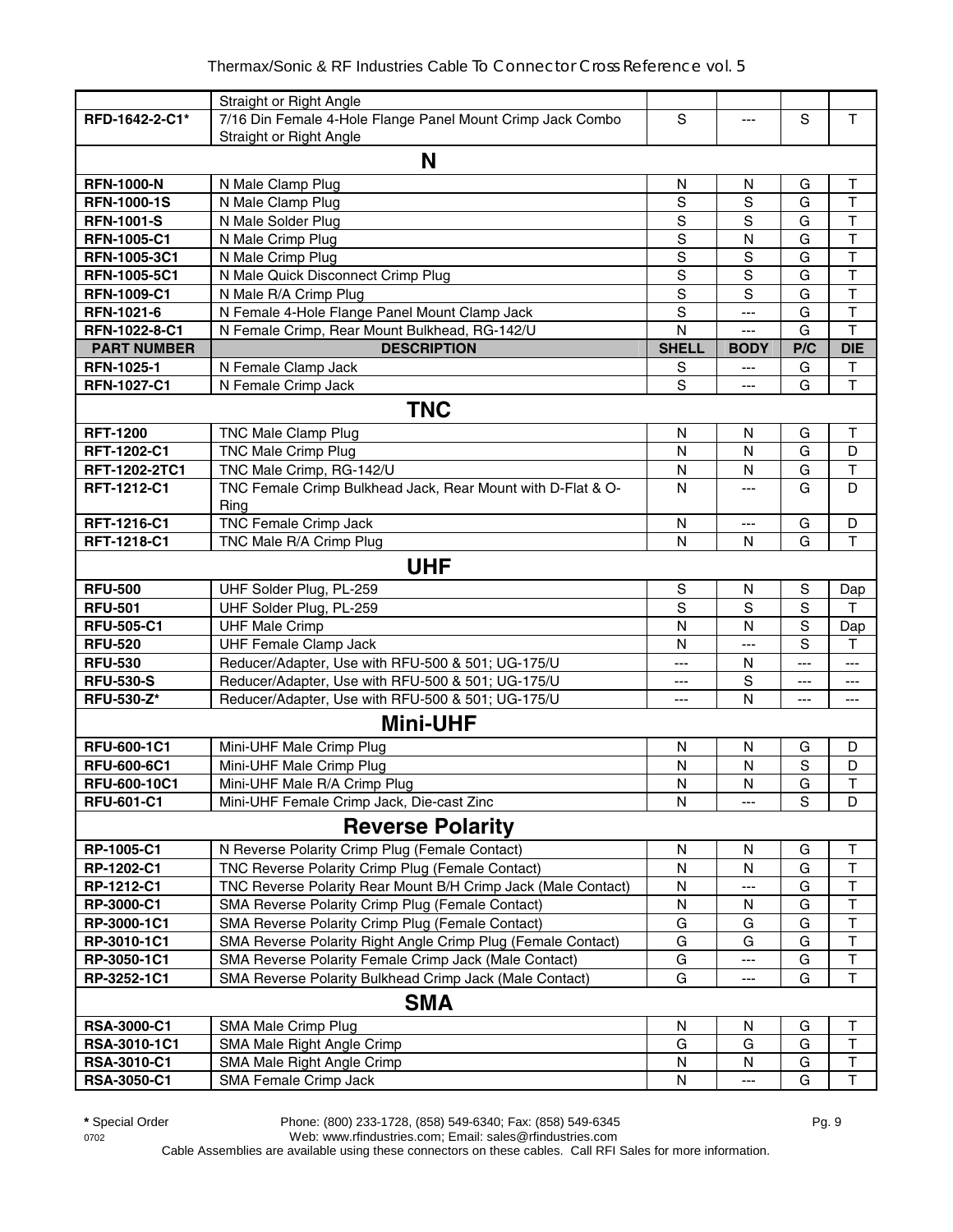| <b>RSA-3100-C</b>  | SMA Male Clamp Plug                          | N |       | G |  |  |  |  |  |
|--------------------|----------------------------------------------|---|-------|---|--|--|--|--|--|
| <b>RSA-3110-C</b>  | SMA Male Right Angle Clamp Plug              | N | N     | G |  |  |  |  |  |
| RSA-3252-1C1       | SMA Female Crimp Rear Mount Bulkhead Jack    | G | ---   | G |  |  |  |  |  |
| <b>RSA-3252-C1</b> | SMA Female Crimp Rear Mount Bulkhead Jack    | N | $---$ | G |  |  |  |  |  |
|                    | <b>Reverse Thread</b>                        |   |       |   |  |  |  |  |  |
| RT-1005-C1         | N Reverse Thread Male Crimp Plug             | N |       | G |  |  |  |  |  |
| RT-1009-C1-03      | N Reverse Thread Male Right Angle Crimp Plug | N | N     | G |  |  |  |  |  |
| <b>RT-1200-C</b>   | TNC Reverse Thread Male Crimp Plug           | N |       | G |  |  |  |  |  |
| RT-1202-C1         | TNC Reverse Thread Male Crimp Plug           | N | N     | G |  |  |  |  |  |
| RT-3000-1C1        | SMA Reverse Thread Male Crimp Plug           | G | G     | G |  |  |  |  |  |

#### **Thermax/Sonic M17/029-RG59, RG-59 B/U, RG-62 A/U**

| <b>PART NUMBER</b> | <b>DESCRIPTION</b>                                   | <b>BODY</b>    | <b>SHELL</b>   | P/C            | <b>DIE</b>              |  |  |  |  |
|--------------------|------------------------------------------------------|----------------|----------------|----------------|-------------------------|--|--|--|--|
| <b>BNC</b>         |                                                      |                |                |                |                         |  |  |  |  |
| <b>RFB-1701-D</b>  | <b>BNC Male Clamp Plug</b>                           | N              | N              | G              | Т                       |  |  |  |  |
| <b>RFB-1705</b>    | <b>BNC Male Twist-on Plug</b>                        | N              | N              | S              | D                       |  |  |  |  |
| RFB-1706-9         | <b>BNC Male Crimp Plug (Quick Disconnect)</b>        | N              | $\mathsf{N}$   | G              | D                       |  |  |  |  |
| <b>RFB-1707-D</b>  | <b>BNC Male Crimp Plug</b>                           | N              | N              | G              | $\top$                  |  |  |  |  |
| RFB-1707-2         | BNC Male Crimp Plug; UG-1789/U                       | N              | N              | G              | D                       |  |  |  |  |
| RFB-1709-D*        | <b>BNC Male Right Angle Clamp Plug</b>               | N              | N              | G              | T                       |  |  |  |  |
| <b>RFB-1710-D</b>  | <b>BNC Male Right Angle Crimp Plug</b>               | N              | N              | G              | T                       |  |  |  |  |
| RFB-1710-D-05*     | BNC Male Right Angle Twist On Plug                   | N              | N              | G              | $\overline{\mathsf{T}}$ |  |  |  |  |
| <b>RFB-1717</b>    | <b>BNC Female Crimp Rear Mount Bulkhead Jack</b>     | N              | $\overline{a}$ | G              | D                       |  |  |  |  |
| <b>RFB-1717-D</b>  | BNC Female Crimp Rear Mount Bulkhead Jack            | N              | ---            | G              | $\overline{\mathsf{T}}$ |  |  |  |  |
| <b>RFB-1720</b>    | BNC Female Solder Clamp Socket; UG-261/U             | N              | $---$          | $\overline{s}$ | $\overline{\mathsf{T}}$ |  |  |  |  |
| RFB-1720-D*        | <b>BNC Female Clamp Jack</b>                         | $\mathsf{N}$   | ---            | G              | T                       |  |  |  |  |
| <b>RFB-1722</b>    | <b>BNC Female Twist-on Socket Jack</b>               | N              | ---            | $\overline{s}$ | D                       |  |  |  |  |
| <b>RFB-1724</b>    | <b>BNC Female Crimp Jack</b>                         | N              | ---            | G              | D                       |  |  |  |  |
| <b>RFB-1724-D</b>  | <b>BNC Female Crimp Jack</b>                         | N              | ---            | G              | $\top$                  |  |  |  |  |
| <b>RFB-1760</b>    | <b>BNC Wall Plate Flush Mount Crimp Jack</b>         | $\mathsf{N}$   | ---            | G              | D                       |  |  |  |  |
| <b>RFB-1761</b>    | BNC Wall Plate Flush Mount Twist-on Jack             | N              | ---            | G              | D                       |  |  |  |  |
|                    | <b>Mini Bayonet</b>                                  |                |                |                |                         |  |  |  |  |
| <b>RFM-2000</b>    | Mini-Bayonet Female Crimp Cable Jack; Kings KM-59-23 | N              | $\overline{a}$ | G              | $\mathsf T$             |  |  |  |  |
|                    | N                                                    |                |                |                |                         |  |  |  |  |
| <b>RFN-1001-S</b>  | N Male Solder Plug                                   | $\mathsf S$    | $\mathbf S$    | G              | T                       |  |  |  |  |
| <b>RFN-1904-1N</b> | N Male Clamp Solder Plug; UG-603/U, A/U              | N              | N              | G              | $\top$                  |  |  |  |  |
| <b>RFN-1904-1S</b> | N Male Clamp Solder Plug; UG-603/U, A/U              | S              | $\mathbf S$    | G              | $\top$                  |  |  |  |  |
| <b>RFN-1907-2S</b> | N Male Crimp Plug                                    | $\overline{s}$ | s              | G              | T                       |  |  |  |  |
|                    | <b>TNC</b>                                           |                |                |                |                         |  |  |  |  |
| RFT-1801*          | TNC Male Clamp Solder Plug                           | $\mathsf{N}$   | $\mathsf{N}$   | $\mathbf S$    | T                       |  |  |  |  |
| RFT-1803-1         | TNC Male Crimp Plug (Captive Pin); MS39012/26-0012   | N              | N              | G              | D                       |  |  |  |  |
| <b>RFT-1805</b>    | TNC Male Solderless Plug; Amphenol 31-5061           | N              | $\mathsf{N}$   | S              | D                       |  |  |  |  |
| <b>RFT-1807</b>    | TNC Male Twist on Plug; AMP 221983-1                 | N              | N              | S              | D                       |  |  |  |  |
| <b>RFT-1813</b>    | TNC Female Crimp Bulkhead; MS39012/28-0012           | $\mathsf{N}$   | $\overline{a}$ | G              | D                       |  |  |  |  |
| <b>RFT-1815</b>    | TNC Female Twist on Cable Jack                       | $\mathsf{N}$   | $---$          | S              | D                       |  |  |  |  |
|                    | <b>UHF</b>                                           |                |                |                |                         |  |  |  |  |
| <b>RFU-500</b>     | UHF Solder Plug; PL-259; Use with RFU-531 Reducer    | S              | N              | S              | Dap                     |  |  |  |  |
| <b>RFU-501</b>     | UHF Solder Plug; PL-259; Use with RFU-531-S Reducer  | $\overline{s}$ | $\overline{s}$ | $\overline{s}$ | T                       |  |  |  |  |

**\*** Special Order Phone: (800) 233-1728, (858) 549-6340; Fax: (858) 549-6345 Pg. 10

0702 Web: www.rfindustries.com; Email: sales@rfindustries.com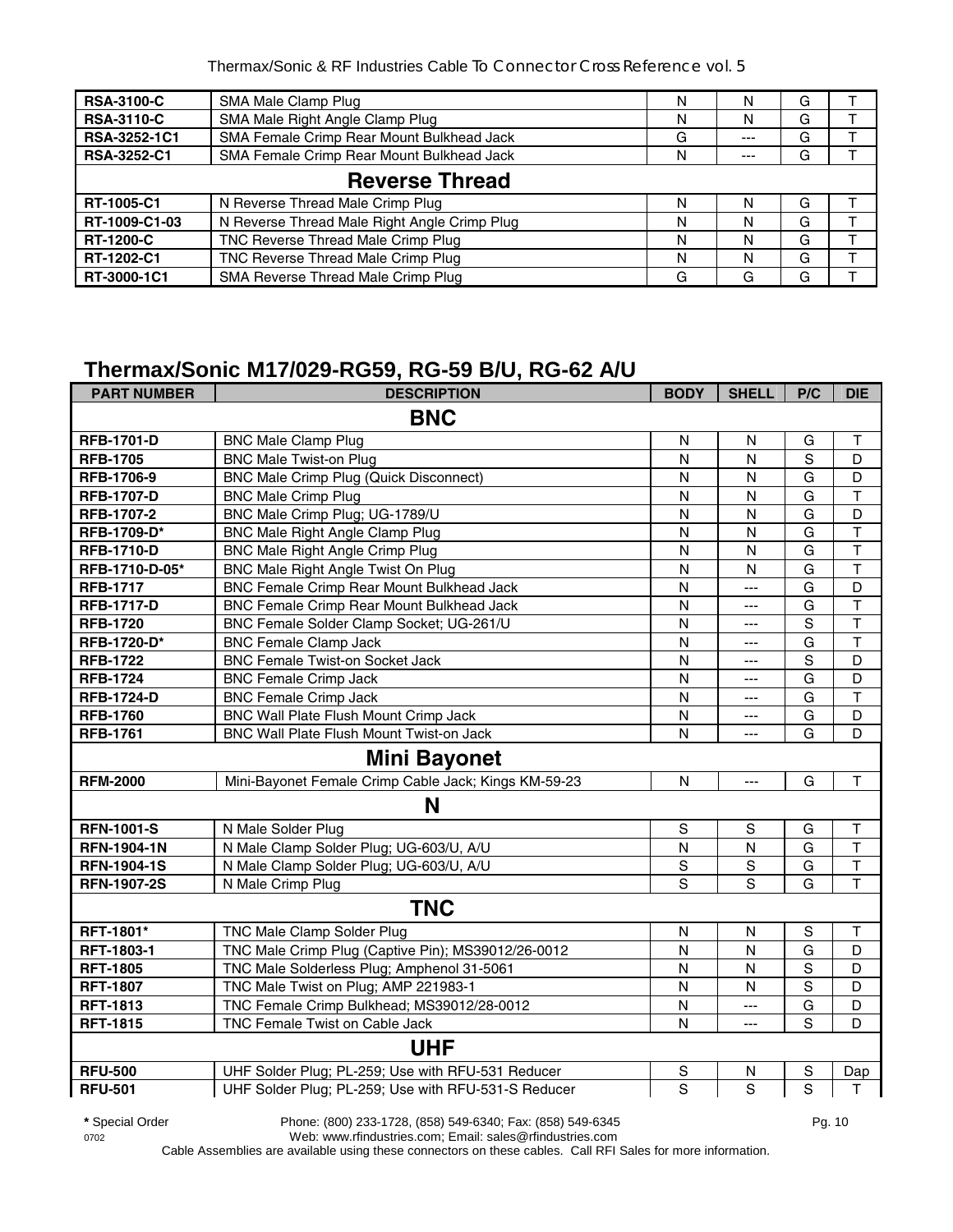| <b>RFU-506</b>      | <b>UHF Male Crimp Plug</b>            | N     | N     | S     | Dap |  |  |  |
|---------------------|---------------------------------------|-------|-------|-------|-----|--|--|--|
| <b>RFU-520-D-03</b> | <b>UHF Female Clamp Jack</b>          | N     | $---$ | G     |     |  |  |  |
| <b>RFU-531</b>      | Adapter/Reducer; Use with RFU-500     | N     | N     | $---$ | --- |  |  |  |
| <b>RFU-531-S</b>    | Adapter/Reducer; Use with RFU-501     | $---$ | S     | $---$ | --- |  |  |  |
| <b>RFU-531-Z*</b>   | Adapter/Reducer; Use with RFU-501     | ---   | S     | ---   | --- |  |  |  |
| <b>Mini-UHF</b>     |                                       |       |       |       |     |  |  |  |
| <b>RFU-601-5</b>    | Mini-UHF Female Crimp Jack            | N     | $---$ | S     |     |  |  |  |
|                     | <b>MHV</b>                            |       |       |       |     |  |  |  |
| <b>RHV-100-D</b>    | Medium High Voltage Male Clamp Plug   | N     | N     | G     |     |  |  |  |
| <b>RHV-106-D</b>    | Medium High Voltage Male Crimp Plug   | N     | N     | G     |     |  |  |  |
| <b>RHV-124-D</b>    | Medium High Voltage Female Clamp Jack | N     | ---   | G     |     |  |  |  |

# **Thermax/Sonic RG-302**

| <b>PART NUMBER</b>  | <b>DESCRIPTION</b>                               | <b>BODY</b> | <b>SHELL</b> | P/C    | <b>DIE</b> |
|---------------------|--------------------------------------------------|-------------|--------------|--------|------------|
|                     | <b>BNC</b>                                       |             |              |        |            |
| <b>RFB-1707-D2</b>  | <b>BNC Male Crimp Plug</b>                       | Ν           | Ν            | G      |            |
| <b>RFB-1717-D2*</b> | <b>BNC Female Crimp Rear Mount Bulkhead Jack</b> | Ν           | $- - -$      | ⌒<br>G |            |

# **Thermax/Sonic M17/163-00001**

| <b>PART NUMBER</b>  | <b>DESCRIPTION</b>                                                                 | <b>BODY</b>    | <b>SHELL</b> | P/C            | <b>DIE</b>              |  |  |  |  |
|---------------------|------------------------------------------------------------------------------------|----------------|--------------|----------------|-------------------------|--|--|--|--|
| <b>BNC</b>          |                                                                                    |                |              |                |                         |  |  |  |  |
| <b>RFB-1101-1EN</b> | BNC Male Clamp Solder Plug; UG-959A/U                                              | N              | N            | G              | D                       |  |  |  |  |
|                     | <b>7/16 Din</b>                                                                    |                |              |                |                         |  |  |  |  |
| RFD-1600-2-E        | Male Clamp Combination Connector Straight or Right Angle                           | S              | $\mathbf S$  | S              | T                       |  |  |  |  |
| RFD-1605-2-E        | Male Crimp Combination Connector Straight or Right Angle                           | S              | S            | $\overline{s}$ | $\overline{\mathsf{T}}$ |  |  |  |  |
| RFD-1625-2-E        | Female Clamp Combination Connector Straight or Right Angle                         | S              | ---          | S              | T                       |  |  |  |  |
| RFD-1630-2-E        | Female Crimp Combination Connector Straight or Right Angle                         | S              | ---          | S              | $\mathsf T$             |  |  |  |  |
| RFD-1641-2-E*       | Female 4 Hole Flange Clamp Combination Connector Straight or<br><b>Right Angle</b> | S              | ---          | $\overline{s}$ | $\overline{\mathsf{T}}$ |  |  |  |  |
| RFD-1642-2-E*       | Female 4 Hole Flange Crimp Combination Connector Straight or<br><b>Right Angle</b> | S              | ---          | S              | T                       |  |  |  |  |
|                     | N                                                                                  |                |              |                |                         |  |  |  |  |
| <b>RFN-1001-S</b>   | N Male Solder Plug                                                                 | S              | $\mathbf S$  | G              | T                       |  |  |  |  |
| <b>RFN-1002-1N</b>  | N Male Solder Clamp Plug                                                           | N              | N            | G              | $\top$                  |  |  |  |  |
| <b>RFN-1002-1S</b>  | N Male Solder Clamp Plug                                                           | S              | S            | G              | $\top$                  |  |  |  |  |
| <b>RFN-1006-3E</b>  | N Male Crimp Plug; UG-1681/U                                                       | S              | S            | G              | $\mathsf T$             |  |  |  |  |
| <b>RFN-1008-3E</b>  | N Male Right Angle Clamp Plug                                                      | S              | $\mathbf S$  | G              | T                       |  |  |  |  |
| <b>RFN-1009-3E</b>  | N Male Right Angle Crimp Plug                                                      | S              | S            | G              | $\overline{\mathsf{T}}$ |  |  |  |  |
| RFN-1021-7*         | N Female 4-Hole Flange Panel Mount Clamp                                           | $\overline{s}$ | ---          | G              | $\overline{\mathsf{T}}$ |  |  |  |  |
| <b>RFN-1024-1</b>   | N Female Cable Clamp Jack; UG-23D/U, F/U                                           | S              | ---          | G              | $\overline{\mathsf{T}}$ |  |  |  |  |
| <b>RFN-1028</b>     | N Female Crimp Jack                                                                | S              | ---          | G              | T                       |  |  |  |  |
|                     | <b>TNC</b>                                                                         |                |              |                |                         |  |  |  |  |
| RFT-1218-E*         | TNC Male Right Angle Crimp Plug                                                    | N              | N            | G              | T                       |  |  |  |  |
| <b>RFT-1219-E</b>   | TNC Male Right Angle Clamp Plug                                                    | N              | N            | G              | T                       |  |  |  |  |
|                     | <b>UHF</b>                                                                         |                |              |                |                         |  |  |  |  |
| <b>RFU-500</b>      | UHF Solder Plug; PL-259                                                            | S              | N            | $\mathbf S$    | Dap                     |  |  |  |  |
| <b>RFU-501</b>      | UHF Solder Plug; PL-259                                                            | S              | S            | $\overline{s}$ | $\mathsf{T}$            |  |  |  |  |

**\*** Special Order Phone: (800) 233-1728, (858) 549-6340; Fax: (858) 549-6345 Pg. 11

0702 Web: www.rfindustries.com; Email: sales@rfindustries.com Cable Assemblies are available using these connectors on these cables. Call RFI Sales for more information.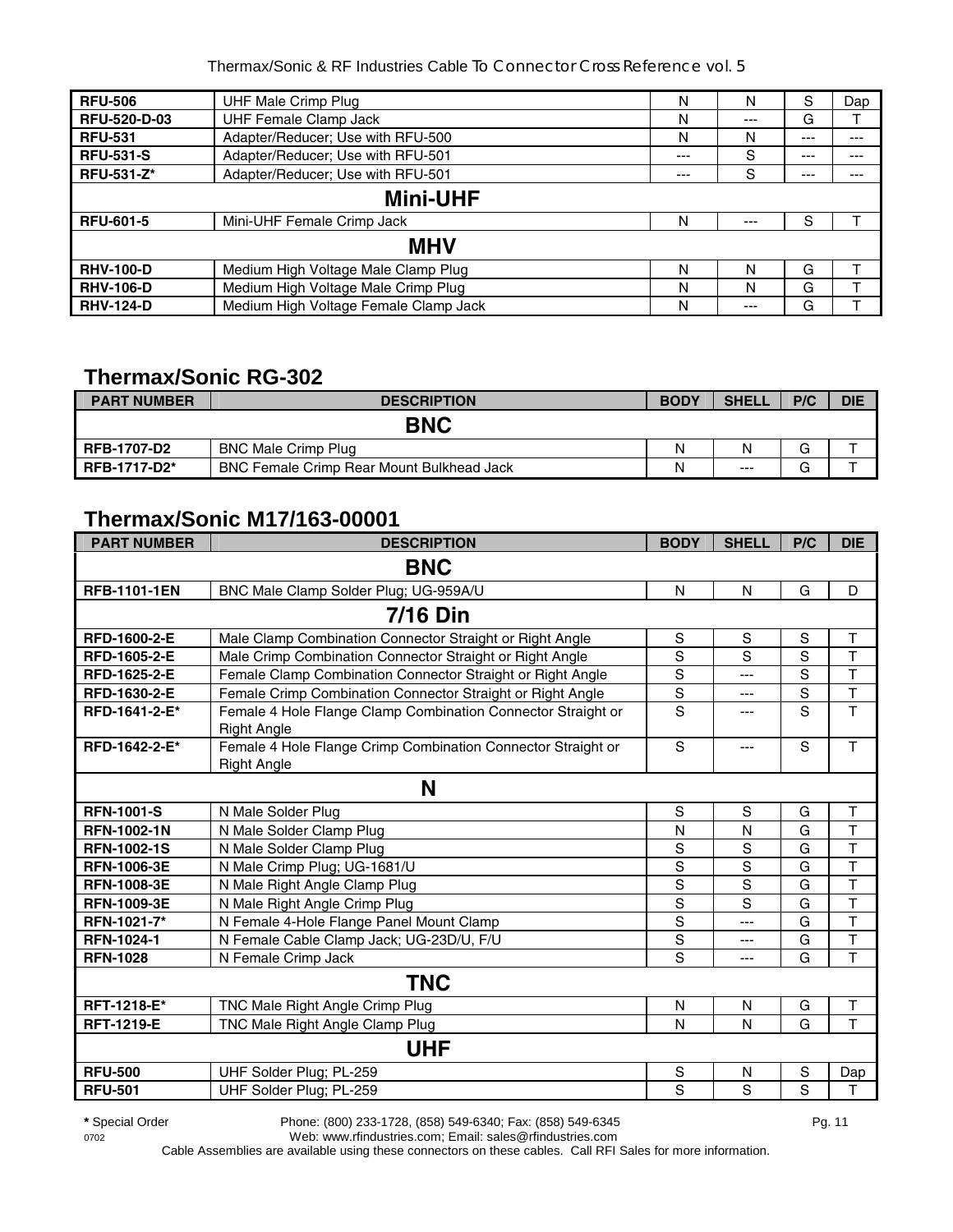| <b>RFU-503</b>    | UHF Male, Waterproof Plug (w/ Silicon Rubber O-Rings / Seals);<br>PL-259 | N | N    | S |     |  |  |  |
|-------------------|--------------------------------------------------------------------------|---|------|---|-----|--|--|--|
| <b>RFU-507</b>    | UHF Male Crimp Plug                                                      | N | N    | S | Dap |  |  |  |
| <b>RFU-507-S</b>  | <b>UHF Male Crimp Plug</b>                                               | S | S    | S | Dap |  |  |  |
| <b>RFU-507-ST</b> | <b>UHF Male Crimp Plug</b>                                               | S | S    | S |     |  |  |  |
| <b>RFU-520-1E</b> | UHF Female Cable Clamp Jack                                              | N | $--$ | S |     |  |  |  |
| <b>MHV</b>        |                                                                          |   |      |   |     |  |  |  |
| <b>RHV-100-E</b>  | Medium High Voltage Male Clamp Plug                                      | N | N    | G |     |  |  |  |

## **Thermax/Sonic M17/075-RG214, M17/164-00001, RG-214 /U**

| <b>PART NUMBER</b> | <b>DESCRIPTION</b>                                                       | <b>BODY</b> | <b>SHELL</b> | P/C | <b>DIE</b> |
|--------------------|--------------------------------------------------------------------------|-------------|--------------|-----|------------|
|                    | N                                                                        |             |              |     |            |
| <b>RFN-1001-S</b>  | N Male Solder Plug                                                       | S           | S            | G   | т          |
| <b>RFN-1006-3F</b> | N Male Crimp Plug; UG-1682/U                                             | S           | S            | G   | т          |
| <b>RFN-1009-3F</b> | N Male R/A Crimp Plug                                                    | S           | S            | G   | т          |
| <b>PART NUMBER</b> | <b>DESCRIPTION</b>                                                       | <b>BODY</b> | <b>SHELL</b> | P/C | <b>DIE</b> |
|                    | UHF                                                                      |             |              |     |            |
| <b>RFU-500</b>     | UHF Solder Plug; PL-259                                                  | S           | N            | S   | Dap        |
| <b>RFU-501</b>     | UHF Solder Plug; PL-259                                                  | S           | S            | S   |            |
| <b>RFU-503</b>     | UHF Male, Waterproof Plug (w/ Silicon Rubber O-Rings / Seals);<br>PL-259 | N           | N            | S   | т          |
| <b>RFU-507-STF</b> | <b>UHF Male Crimp Plug</b>                                               | S           | S            | S   | т          |
| <b>RFU-520-1E</b>  | UHF Female Cable Clamp Jack                                              | N           | $---$        | S   |            |

# **Thermax/Sonic RG-179 A/U, RG-187A/U, RGU-179, U75-738CSPA**

| <b>PART NUMBER</b> | <b>DESCRIPTION</b>                                    | <b>BODY</b> | <b>SHELL</b> | P/C | <b>DIE</b> |  |  |  |
|--------------------|-------------------------------------------------------|-------------|--------------|-----|------------|--|--|--|
|                    | <b>BNC</b>                                            |             |              |     |            |  |  |  |
| <b>RFB-1707-S</b>  | <b>BNC Male Crimp Plug</b>                            | N           | N            | G   | т          |  |  |  |
| <b>RFB-1710-S*</b> | <b>BNC Male Right Angle Crimp Plug</b>                | N           | N            | G   | D          |  |  |  |
| <b>RFB-1717-S</b>  | BNC Female Crimp Rear Mount Bulkhead Jack             | N           | ---          | G   | т          |  |  |  |
| <b>RFB-1724-S</b>  | <b>BNC Female Crimp Jack</b>                          | N           | ---          | G   |            |  |  |  |
| Mini-SMB 75 Ohm    |                                                       |             |              |     |            |  |  |  |
| RSB-200-1-179      | SMB Crimp Plug, for RG-179/U Only                     | G           | ---          | G   | т          |  |  |  |
| RSB-210-1-179      | SMB Right Angle Crimp Plug, for RG-179/U Only         | G           | ---          | G   |            |  |  |  |
| RSB-220-1-179      | SMB Crimp Jack, for RG-179/U Only                     | G           | ---          | G   |            |  |  |  |
| RSB-221-1-179      | SMB Bulkhead Crimp Jack, for RG-179/U Only            | G           | ---          | G   |            |  |  |  |
|                    | SMB 75 Ohm                                            |             |              |     |            |  |  |  |
| RSB-300-1-179      | SMB Crimp Plug, for RG-179/U Only                     | G           | ---          | G   |            |  |  |  |
| RSB-301-179        | SMB Crimp Plug, with Locking Shell, for RG-179/U Only | N           | ---          | G   |            |  |  |  |
| RSB-310-1-179      | SMB Right Angle Crimp Plug, for RG-179/U Only         | G           | ---          | G   |            |  |  |  |

# **Thermax/Sonic RG-180 B/U, RGU-180, U95-738BCCBPA, U95-738CSPA**

| <b>PART NUMBER</b> | <b>DESCRIPTION</b>                               | <b>BODY</b> | <b>SHELL</b> | P/C | <b>DIE</b> |
|--------------------|--------------------------------------------------|-------------|--------------|-----|------------|
|                    | <b>BNC</b>                                       |             |              |     |            |
| <b>RFB-1707-S1</b> | <b>BNC Male Crimp Plug</b>                       | N           | Ν            | G   |            |
| <b>RFB-1710-S1</b> | BNC Male R/A Crimp Plug                          | N           | N            | G   |            |
| <b>RFB-1717-S1</b> | <b>BNC Female Crimp Rear Mount Bulkhead Jack</b> | N           | $--$         | G   |            |
| <b>RFB-1724-S1</b> | <b>BNC Female Crimp Jack</b>                     | N           | $--$         | G   |            |

0702 Web: www.rfindustries.com; Email: sales@rfindustries.com